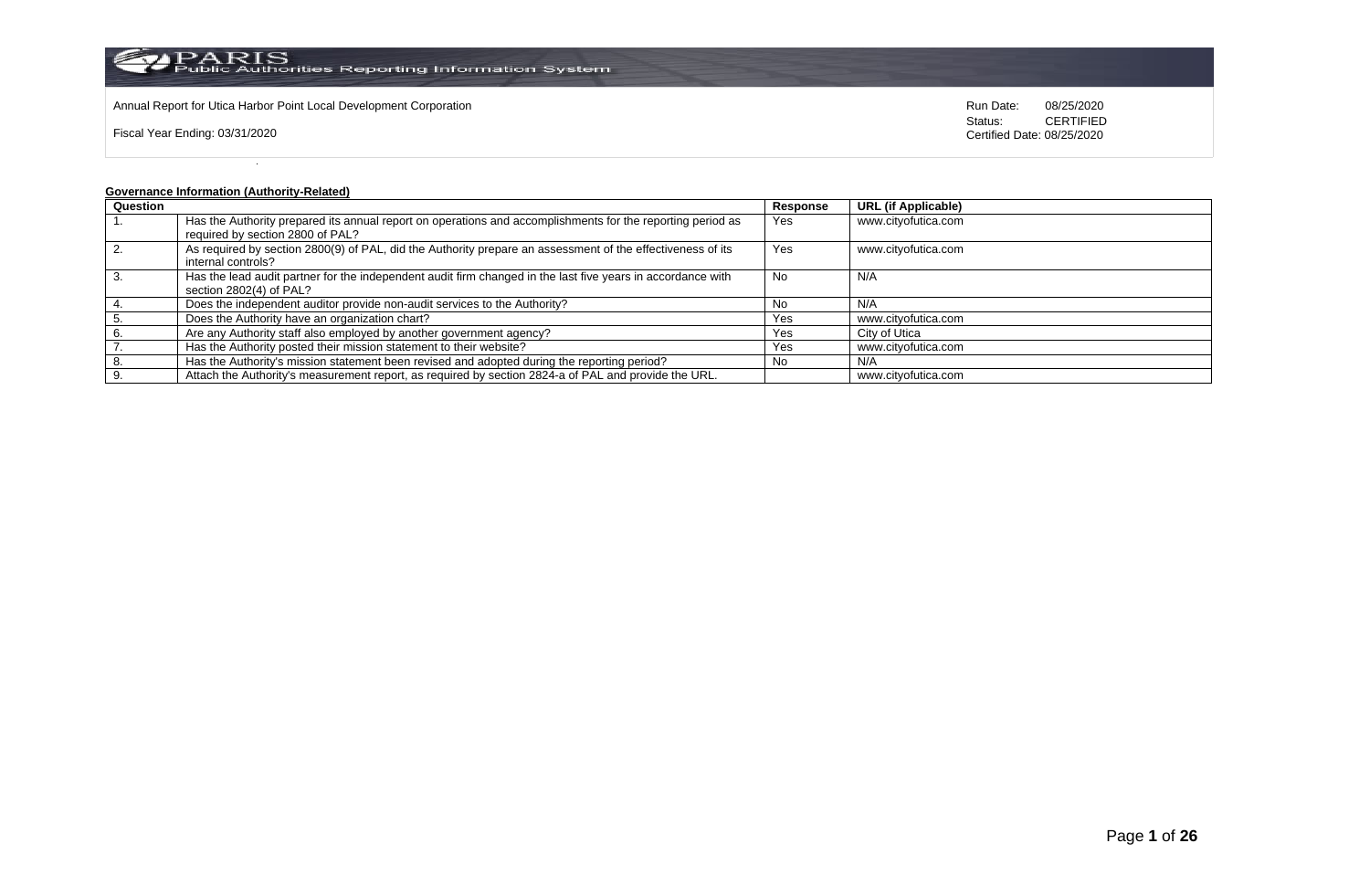Annual Report for Utica Harbor Point Local Development Corporation **Run Date:** 08/25/2020 Run Date: 08/25/2020

Fiscal Year Ending: 03/31/2020

Status: **CERTIFIED** Certified Date: 08/25/2020

## **Governance Information (Board-Related)**

| Question |                                                                                                             | <b>Response</b> | <b>URL (If Applicable)</b> |
|----------|-------------------------------------------------------------------------------------------------------------|-----------------|----------------------------|
|          | Has the Board established a Governance Committee in accordance with Section 2824(7) of PAL?                 | Yes             | N/A                        |
| 2.       | Has the Board established an Audit Committee in accordance with Section 2824(4) of PAL?                     | Yes             | N/A                        |
| 3.       | Has the Board established a Finance Committee in accordance with Section 2824(8) of PAL?                    | Yes             | N/A                        |
| 4.       | Provide a URL link where a list of Board committees can be found (including the name of the committee and   |                 | www.cityofutica.com        |
|          | the date established):                                                                                      |                 |                            |
| 5.       | Does the majority of the Board meet the independence requirements of Section 2825(2) of PAL?                | Yes             | N/A                        |
| 6.       | Provide a URL link to the minutes of the Board and committee meetings held during the covered fiscal year   |                 | www.cityofutica.com        |
| 7.       | Has the Board adopted bylaws and made them available to Board members and staff?                            | Yes             | www.cityofutica.com        |
| 8.       | Has the Board adopted a code of ethics for Board members and staff?                                         | Yes             | www.cityofutica.com        |
| 9.       | Does the Board review and monitor the Authority's implementation of financial and management controls?      | Yes             | N/A                        |
| 10.      | Does the Board execute direct oversight of the CEO and management in accordance with Section 2824(1) of     | Yes             | N/A                        |
|          | PAL?                                                                                                        |                 |                            |
| 11.      | Has the Board adopted policies for the following in accordance with Section 2824(1) of PAL?                 |                 |                            |
|          | Salary and Compensation                                                                                     | Yes             | N/A                        |
|          | Time and Attendance                                                                                         | Yes             | N/A                        |
|          | <b>Whistleblower Protection</b>                                                                             | Yes             | N/A                        |
|          | Defense and Indemnification of Board Members                                                                | Yes             | N/A                        |
| 12.      | Has the Board adopted a policy prohibiting the extension of credit to Board members and staff in accordance | Yes             | N/A                        |
|          | with Section 2824(5) of PAL?                                                                                |                 |                            |
| 13.      | Are the Authority's Board members, officers, and staff required to submit financial disclosure forms in     | Yes             | N/A                        |
|          | accordance with Section 2825(3) of PAL?                                                                     |                 |                            |
| 14.      | Was a performance evaluation of the board completed?                                                        | Yes             | N/A                        |
| 15.      | Was compensation paid by the Authority made in accordance with employee or union contracts?                 | <b>No</b>       | N/A                        |
| 16.      | Has the board adopted a conditional/additional compensation policy governing all employees?                 | <b>No</b>       |                            |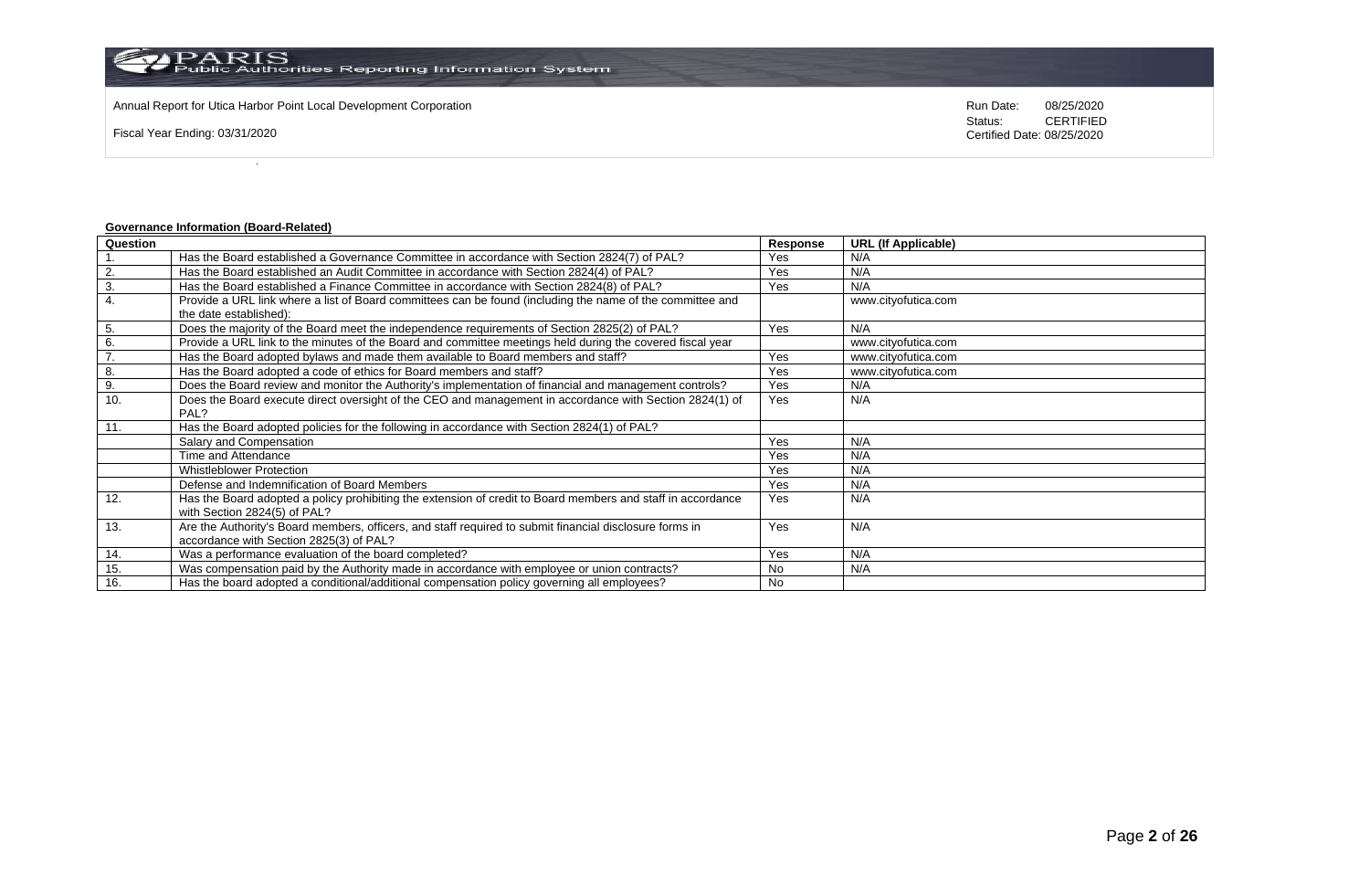

Annual Report for Utica Harbor Point Local Development Corporation **Run Date:** 08/25/2020 Run Date: 08/25/2020

Fiscal Year Ending: 03/31/2020

Status: **CERTIFIED** Certified Date: 08/25/2020

## **Board of Directors Listing**

 $\sim$ 

| <b>Name</b>                    | Betrus, Joseph        | Nominated By                          | Local     |
|--------------------------------|-----------------------|---------------------------------------|-----------|
| <b>Chair of the Board</b>      | No.                   | <b>Appointed By</b>                   | Local     |
| If yes, Chair Designated by    |                       | <b>Confirmed by Senate?</b>           | N/A       |
| <b>Term Start Date</b>         | 12/4/2019             | Has the Board Member/Designee         | Yes       |
|                                |                       | Signed the Acknowledgement of         |           |
|                                |                       | <b>Fiduciary Duty?</b>                |           |
| <b>Term Expiration Date</b>    | Pleasure of Authority | <b>Complied with Training</b>         | No.       |
|                                |                       | <b>Requirement of Section 2824?</b>   |           |
| <b>Title</b>                   |                       | Does the Board Member/Designee        | <b>No</b> |
|                                |                       | also Hold an Elected or Appointed     |           |
|                                |                       | <b>State Government Position?</b>     |           |
| Has the Board Member Appointed |                       | Does the Board Member/Designee        | Yes       |
| a Designee?                    |                       | also Hold an Elected or Appointed     |           |
|                                |                       | <b>Municipal Government Position?</b> |           |
| <b>Designee Name</b>           |                       | <b>Ex-Officio</b>                     |           |

| Name                                          | Brodock, Barb         | Nominated By                                                                                                 | Local     |
|-----------------------------------------------|-----------------------|--------------------------------------------------------------------------------------------------------------|-----------|
| <b>Chair of the Board</b>                     | No                    | <b>Appointed By</b>                                                                                          | Local     |
| If yes, Chair Designated by                   |                       | <b>Confirmed by Senate?</b>                                                                                  | N/A       |
| <b>Term Start Date</b>                        | 3/22/2016             | Has the Board Member/Designee<br>Signed the Acknowledgement of<br><b>Fiduciary Duty?</b>                     | Yes       |
| <b>Term Expiration Date</b>                   | Pleasure of Authority | <b>Complied with Training</b><br><b>Requirement of Section 2824?</b>                                         | Yes       |
| Title                                         |                       | Does the Board Member/Designee<br>also Hold an Elected or Appointed<br><b>State Government Position?</b>     | <b>No</b> |
| Has the Board Member Appointed<br>a Designee? |                       | Does the Board Member/Designee<br>also Hold an Elected or Appointed<br><b>Municipal Government Position?</b> | No        |
| <b>Designee Name</b>                          |                       | Ex-Officio                                                                                                   | <b>No</b> |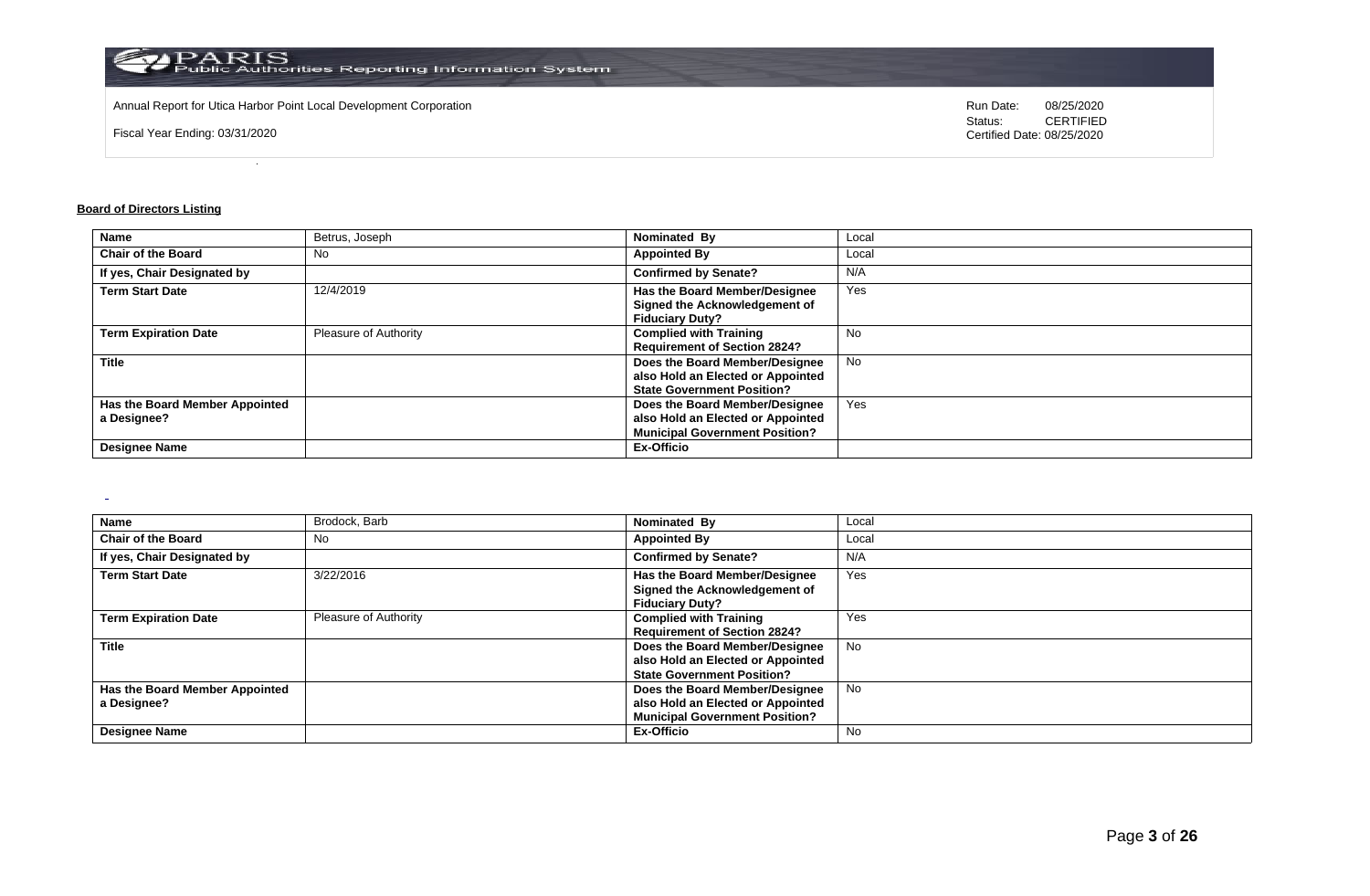

Annual Report for Utica Harbor Point Local Development Corporation **Run Date:** 08/25/2020 Run Date: 08/25/2020

Fiscal Year Ending: 03/31/2020

Status: **CERTIFIED** Certified Date: 08/25/2020

| <b>Name</b>                                   | Brown-DePass, Mary    | Nominated By                                                                                                 | Local     |
|-----------------------------------------------|-----------------------|--------------------------------------------------------------------------------------------------------------|-----------|
| <b>Chair of the Board</b>                     | No                    | <b>Appointed By</b>                                                                                          | Local     |
| If yes, Chair Designated by                   |                       | <b>Confirmed by Senate?</b>                                                                                  | N/A       |
| <b>Term Start Date</b>                        | 1/2/2012              | Has the Board Member/Designee<br>Signed the Acknowledgement of<br><b>Fiduciary Duty?</b>                     | Yes       |
| <b>Term Expiration Date</b>                   | Pleasure of Authority | <b>Complied with Training</b><br><b>Requirement of Section 2824?</b>                                         | Yes       |
| <b>Title</b>                                  |                       | Does the Board Member/Designee<br>also Hold an Elected or Appointed<br><b>State Government Position?</b>     | <b>No</b> |
| Has the Board Member Appointed<br>a Designee? |                       | Does the Board Member/Designee<br>also Hold an Elected or Appointed<br><b>Municipal Government Position?</b> | No        |
| <b>Designee Name</b>                          |                       | Ex-Officio                                                                                                   | No        |

 $\sim$ 

| <b>Name</b>                    | Colucci, Thomas     | Nominated By                          | Local     |
|--------------------------------|---------------------|---------------------------------------|-----------|
| <b>Chair of the Board</b>      | No                  | <b>Appointed By</b>                   | Local     |
| If yes, Chair Designated by    |                     | <b>Confirmed by Senate?</b>           | N/A       |
| <b>Term Start Date</b>         | 1/11/2017           | Has the Board Member/Designee         | Yes       |
|                                |                     | Signed the Acknowledgement of         |           |
|                                |                     | <b>Fiduciary Duty?</b>                |           |
| <b>Term Expiration Date</b>    | Ex-Officio          | <b>Complied with Training</b>         | <b>No</b> |
|                                |                     | <b>Requirement of Section 2824?</b>   |           |
| <b>Title</b>                   | Member - non voting | Does the Board Member/Designee        | No.       |
|                                |                     | also Hold an Elected or Appointed     |           |
|                                |                     | <b>State Government Position?</b>     |           |
| Has the Board Member Appointed | No                  | Does the Board Member/Designee        | No.       |
| a Designee?                    |                     | also Hold an Elected or Appointed     |           |
|                                |                     | <b>Municipal Government Position?</b> |           |
| <b>Designee Name</b>           |                     | Ex-Officio                            | Yes       |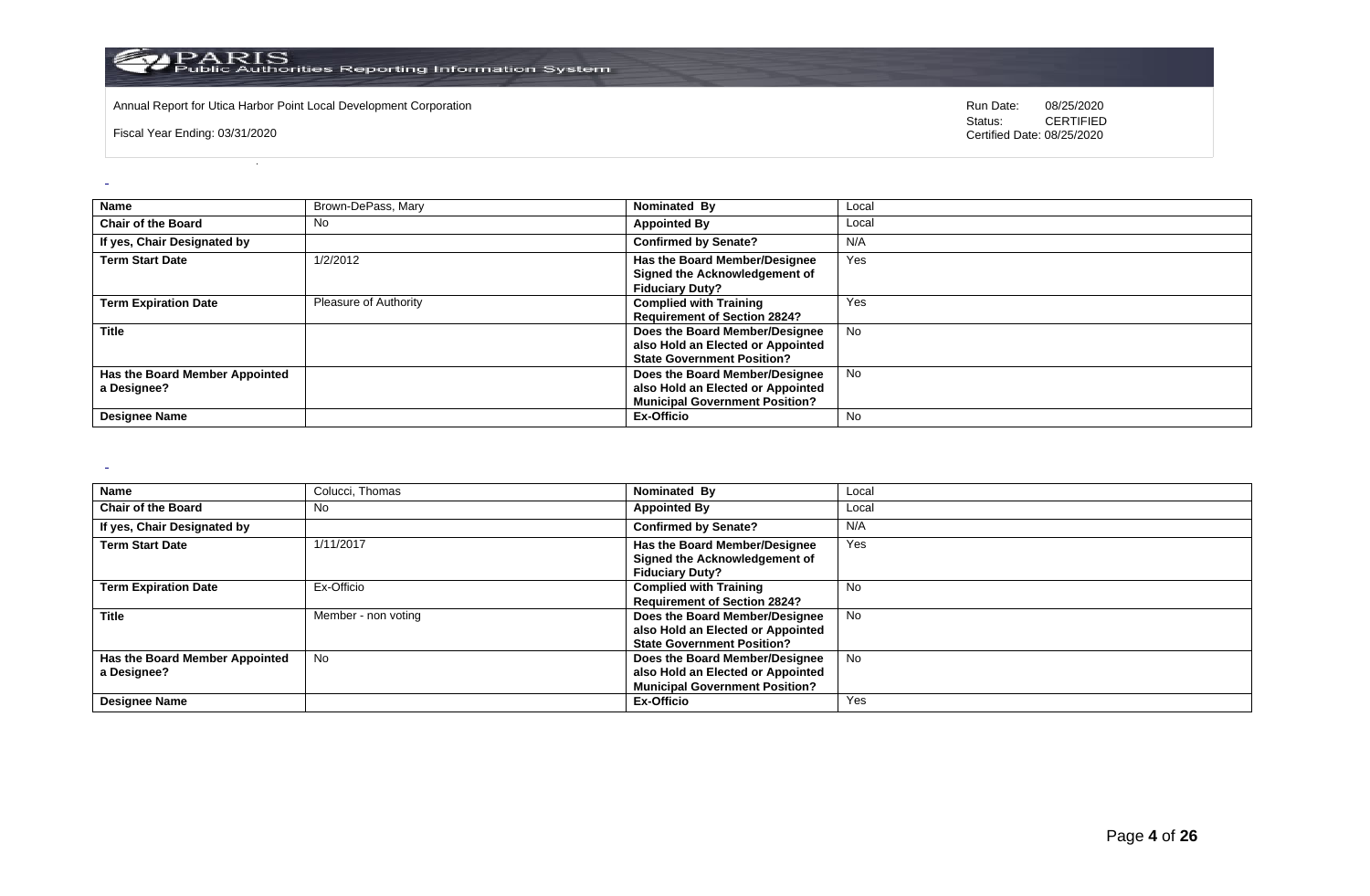

Annual Report for Utica Harbor Point Local Development Corporation **Run Date:** 08/25/2020 Run Date: 08/25/2020

Fiscal Year Ending: 03/31/2020

Status: **CERTIFIED** Certified Date: 08/25/2020

| <b>Name</b>                    | Dimeo, Steve | Nominated By                          | Local     |
|--------------------------------|--------------|---------------------------------------|-----------|
|                                |              |                                       |           |
| <b>Chair of the Board</b>      | <b>No</b>    | <b>Appointed By</b>                   | Local     |
| If yes, Chair Designated by    |              | <b>Confirmed by Senate?</b>           | N/A       |
| <b>Term Start Date</b>         | 1/2/2012     | Has the Board Member/Designee         | Yes       |
|                                |              | Signed the Acknowledgement of         |           |
|                                |              | <b>Fiduciary Duty?</b>                |           |
|                                |              |                                       |           |
| <b>Term Expiration Date</b>    | Ex-Officio   | <b>Complied with Training</b>         | No        |
|                                |              | <b>Requirement of Section 2824?</b>   |           |
| <b>Title</b>                   | Member       | Does the Board Member/Designee        | <b>No</b> |
|                                |              | also Hold an Elected or Appointed     |           |
|                                |              | <b>State Government Position?</b>     |           |
| Has the Board Member Appointed | <b>No</b>    | Does the Board Member/Designee        | <b>No</b> |
| a Designee?                    |              | also Hold an Elected or Appointed     |           |
|                                |              | <b>Municipal Government Position?</b> |           |
| <b>Designee Name</b>           |              | Ex-Officio                            | Yes       |

 $\sim$ 

| <b>Name</b>                    | Ervin, Evon           | Nominated By                          | Local     |
|--------------------------------|-----------------------|---------------------------------------|-----------|
| <b>Chair of the Board</b>      | No                    | <b>Appointed By</b>                   | Local     |
| If yes, Chair Designated by    |                       | <b>Confirmed by Senate?</b>           | N/A       |
| <b>Term Start Date</b>         | 3/22/2016             | Has the Board Member/Designee         | Yes       |
|                                |                       | Signed the Acknowledgement of         |           |
|                                |                       | <b>Fiduciary Duty?</b>                |           |
| <b>Term Expiration Date</b>    | Pleasure of Authority | <b>Complied with Training</b>         | Yes       |
|                                |                       | <b>Requirement of Section 2824?</b>   |           |
| <b>Title</b>                   |                       | Does the Board Member/Designee        | <b>No</b> |
|                                |                       | also Hold an Elected or Appointed     |           |
|                                |                       | <b>State Government Position?</b>     |           |
| Has the Board Member Appointed |                       | Does the Board Member/Designee        | No.       |
| a Designee?                    |                       | also Hold an Elected or Appointed     |           |
|                                |                       | <b>Municipal Government Position?</b> |           |
| <b>Designee Name</b>           |                       | Ex-Officio                            | No        |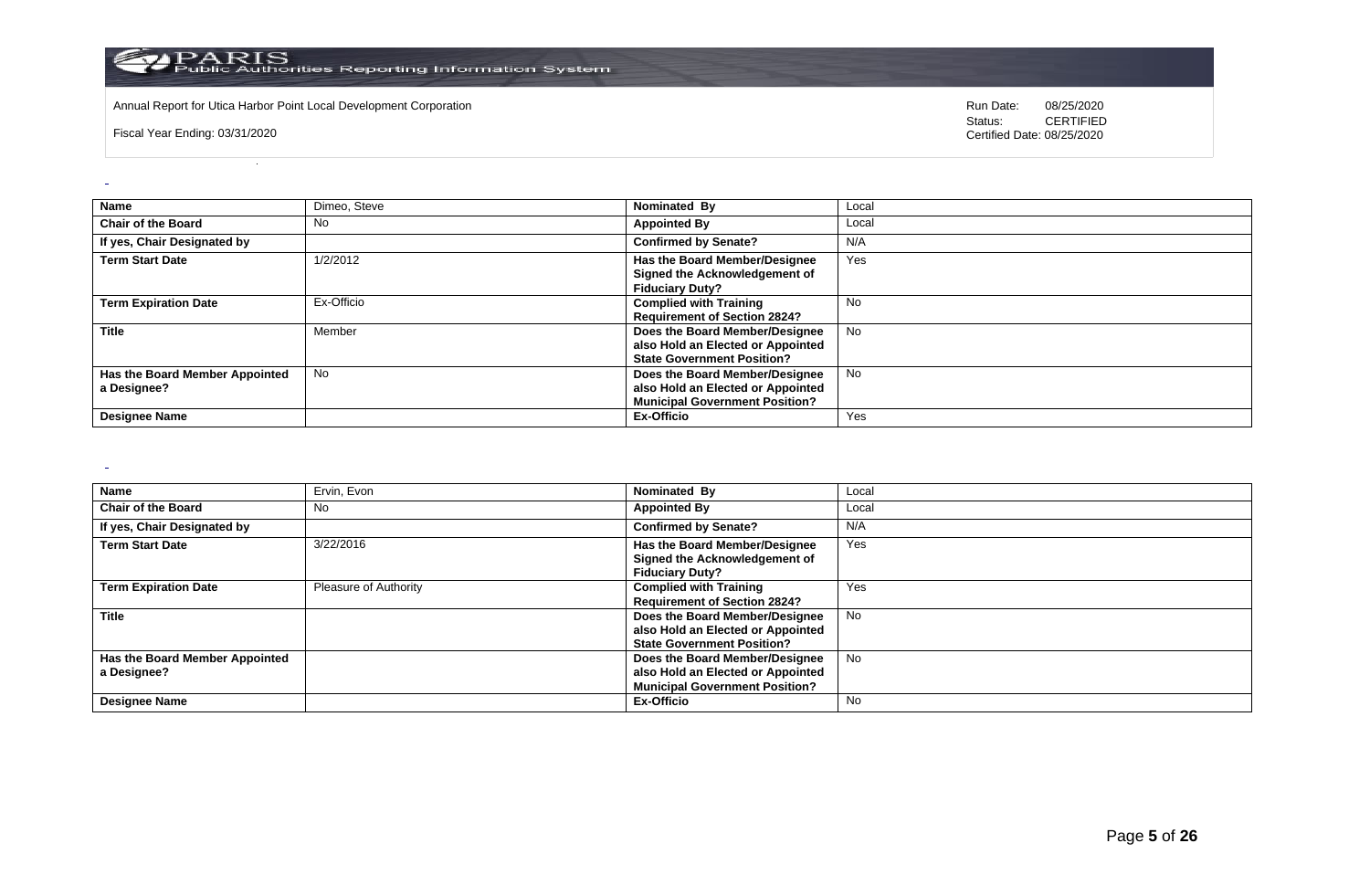

Annual Report for Utica Harbor Point Local Development Corporation **Run Date:** 08/25/2020 Run Date: 08/25/2020

Fiscal Year Ending: 03/31/2020

Status: **CERTIFIED** Certified Date: 08/25/2020

| <b>Name</b>                                   | Gilroy, Jr., Vincent J | Nominated By                                                                                                 | Local     |
|-----------------------------------------------|------------------------|--------------------------------------------------------------------------------------------------------------|-----------|
| <b>Chair of the Board</b>                     | Yes                    | <b>Appointed By</b>                                                                                          | Local     |
| If yes, Chair Designated by                   | Local                  | <b>Confirmed by Senate?</b>                                                                                  | N/A       |
| <b>Term Start Date</b>                        | 1/2/2012               | <b>Has the Board Member/Designee</b><br>Signed the Acknowledgement of<br><b>Fiduciary Duty?</b>              | Yes       |
| <b>Term Expiration Date</b>                   | Pleasure of Authority  | <b>Complied with Training</b><br><b>Requirement of Section 2824?</b>                                         | No.       |
| <b>Title</b>                                  |                        | Does the Board Member/Designee<br>also Hold an Elected or Appointed<br><b>State Government Position?</b>     | <b>No</b> |
| Has the Board Member Appointed<br>a Designee? |                        | Does the Board Member/Designee<br>also Hold an Elected or Appointed<br><b>Municipal Government Position?</b> | <b>No</b> |
| <b>Designee Name</b>                          |                        | Ex-Officio                                                                                                   | No.       |

 $\sim$ 

| <b>Name</b>                    | LoMedico, Jack        | Nominated By                          | Local     |
|--------------------------------|-----------------------|---------------------------------------|-----------|
| <b>Chair of the Board</b>      | No                    | <b>Appointed By</b>                   | Local     |
| If yes, Chair Designated by    |                       | <b>Confirmed by Senate?</b>           | N/A       |
| <b>Term Start Date</b>         | 3/22/2016             | Has the Board Member/Designee         | Yes       |
|                                |                       | Signed the Acknowledgement of         |           |
|                                |                       | <b>Fiduciary Duty?</b>                |           |
| <b>Term Expiration Date</b>    | Pleasure of Authority | <b>Complied with Training</b>         | Yes       |
|                                |                       | <b>Requirement of Section 2824?</b>   |           |
| <b>Title</b>                   |                       | Does the Board Member/Designee        | No        |
|                                |                       | also Hold an Elected or Appointed     |           |
|                                |                       | <b>State Government Position?</b>     |           |
| Has the Board Member Appointed |                       | Does the Board Member/Designee        | <b>No</b> |
| a Designee?                    |                       | also Hold an Elected or Appointed     |           |
|                                |                       | <b>Municipal Government Position?</b> |           |
| <b>Designee Name</b>           |                       | Ex-Officio                            |           |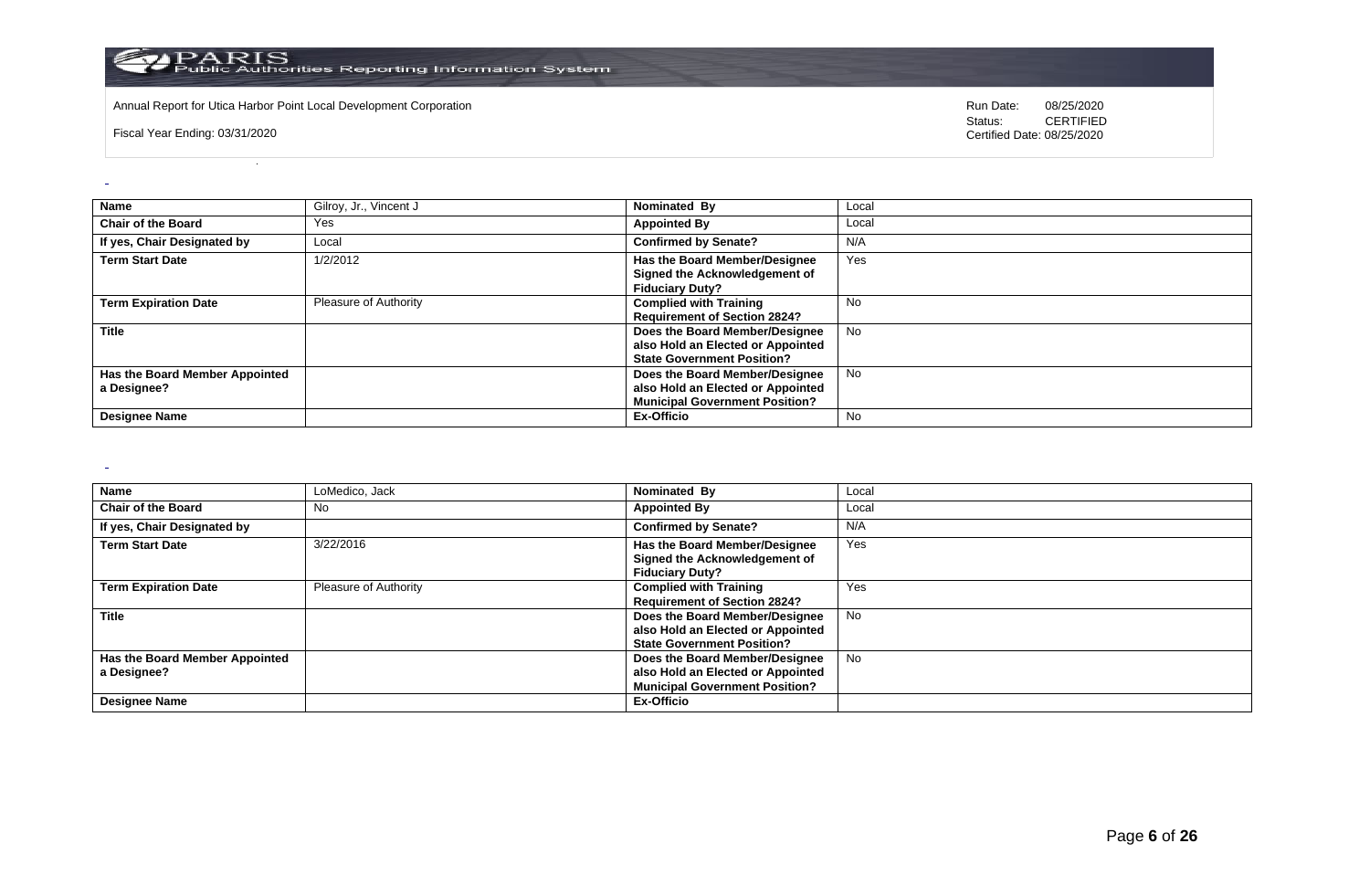

Annual Report for Utica Harbor Point Local Development Corporation **Run Date:** 08/25/2020 Run Date: 08/25/2020

Fiscal Year Ending: 03/31/2020

Status: **CERTIFIED** Certified Date: 08/25/2020

| Name                                          | Morehouse, William  | Nominated By                                                                                                 | Local     |
|-----------------------------------------------|---------------------|--------------------------------------------------------------------------------------------------------------|-----------|
| <b>Chair of the Board</b>                     | <b>No</b>           | <b>Appointed By</b>                                                                                          | Local     |
| If yes, Chair Designated by                   |                     | <b>Confirmed by Senate?</b>                                                                                  | No        |
| <b>Term Start Date</b>                        | 5/6/2018            | Has the Board Member/Designee<br>Signed the Acknowledgement of<br><b>Fiduciary Duty?</b>                     | Yes       |
| <b>Term Expiration Date</b>                   | Ex-Officio          | <b>Complied with Training</b><br><b>Requirement of Section 2824?</b>                                         | No.       |
| <b>Title</b>                                  | member - Non voting | Does the Board Member/Designee<br>also Hold an Elected or Appointed<br><b>State Government Position?</b>     | <b>No</b> |
| Has the Board Member Appointed<br>a Designee? | <b>No</b>           | Does the Board Member/Designee<br>also Hold an Elected or Appointed<br><b>Municipal Government Position?</b> | Yes       |
| <b>Designee Name</b>                          |                     | Ex-Officio                                                                                                   | Yes       |

 $\sim$ 

| <b>Name</b>                    | Pezzolanella, Mike    | Nominated By                          | Local     |
|--------------------------------|-----------------------|---------------------------------------|-----------|
| <b>Chair of the Board</b>      | No                    | <b>Appointed By</b>                   | Local     |
| If yes, Chair Designated by    |                       | <b>Confirmed by Senate?</b>           | N/A       |
| <b>Term Start Date</b>         | 3/22/2016             | Has the Board Member/Designee         | Yes       |
|                                |                       | Signed the Acknowledgement of         |           |
|                                |                       | <b>Fiduciary Duty?</b>                |           |
| <b>Term Expiration Date</b>    | Pleasure of Authority | <b>Complied with Training</b>         | <b>No</b> |
|                                |                       | <b>Requirement of Section 2824?</b>   |           |
| <b>Title</b>                   |                       | Does the Board Member/Designee        | No.       |
|                                |                       | also Hold an Elected or Appointed     |           |
|                                |                       | <b>State Government Position?</b>     |           |
| Has the Board Member Appointed |                       | Does the Board Member/Designee        | No.       |
| a Designee?                    |                       | also Hold an Elected or Appointed     |           |
|                                |                       | <b>Municipal Government Position?</b> |           |
| <b>Designee Name</b>           |                       | Ex-Officio                            | No.       |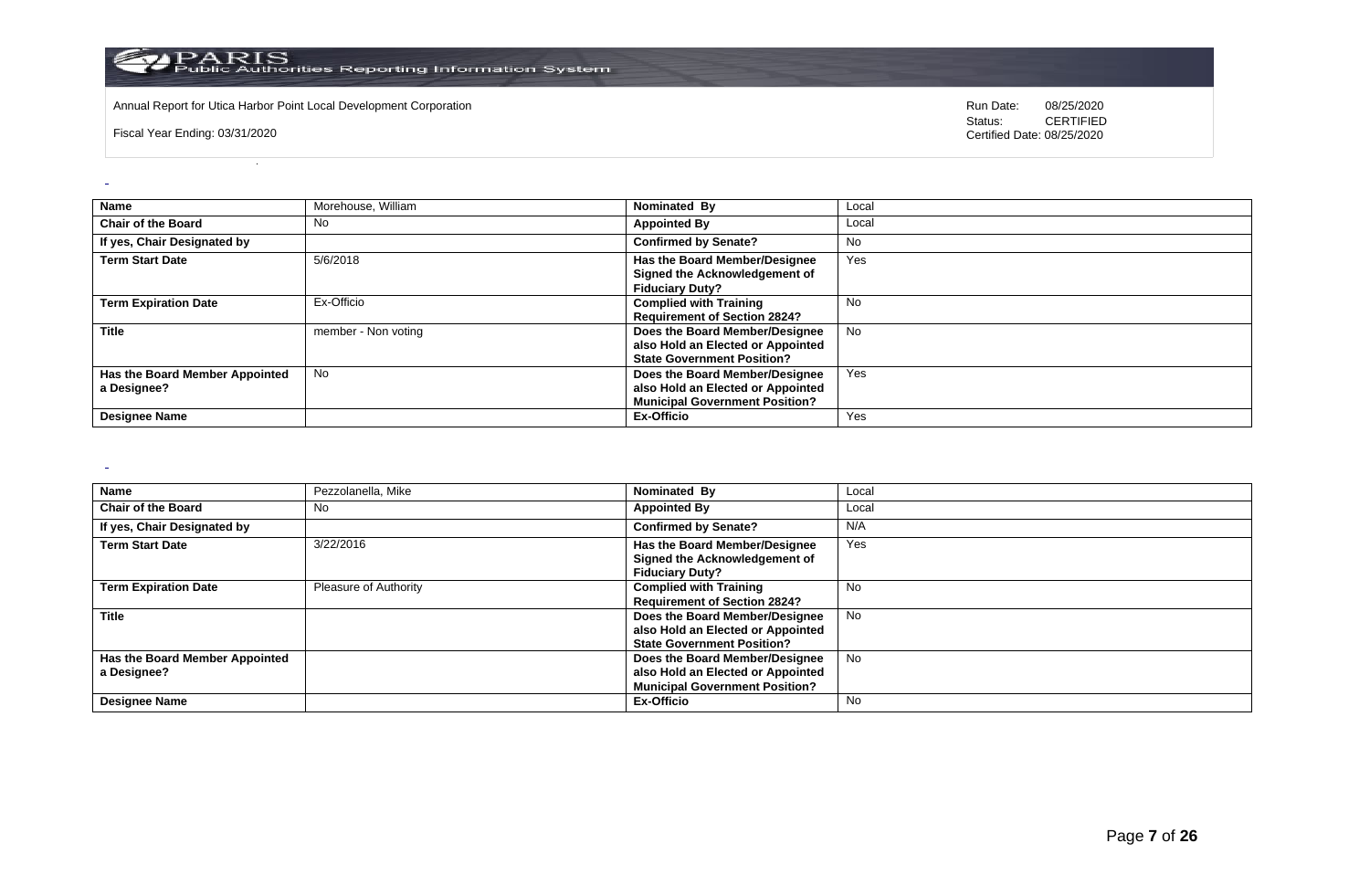

Annual Report for Utica Harbor Point Local Development Corporation **Run Date:** 08/25/2020 Run Date: 08/25/2020

Fiscal Year Ending: 03/31/2020

 $\omega$ 

 $\sim$ 

| Name                                          | Thomas, Brian | Nominated By                                                                                                 | Local     |
|-----------------------------------------------|---------------|--------------------------------------------------------------------------------------------------------------|-----------|
| <b>Chair of the Board</b>                     | <b>No</b>     | <b>Appointed By</b>                                                                                          | Local     |
| If yes, Chair Designated by                   |               | <b>Confirmed by Senate?</b>                                                                                  | N/A       |
| <b>Term Start Date</b>                        | 1/2/2012      | Has the Board Member/Designee<br>Signed the Acknowledgement of<br><b>Fiduciary Duty?</b>                     | Yes       |
| <b>Term Expiration Date</b>                   | Ex-Officio    | <b>Complied with Training</b><br><b>Requirement of Section 2824?</b>                                         | Yes       |
| <b>Title</b>                                  | Member        | Does the Board Member/Designee<br>also Hold an Elected or Appointed<br><b>State Government Position?</b>     | <b>No</b> |
| Has the Board Member Appointed<br>a Designee? | <b>No</b>     | Does the Board Member/Designee<br>also Hold an Elected or Appointed<br><b>Municipal Government Position?</b> | No        |
| <b>Designee Name</b>                          |               | <b>Ex-Officio</b>                                                                                            | Yes       |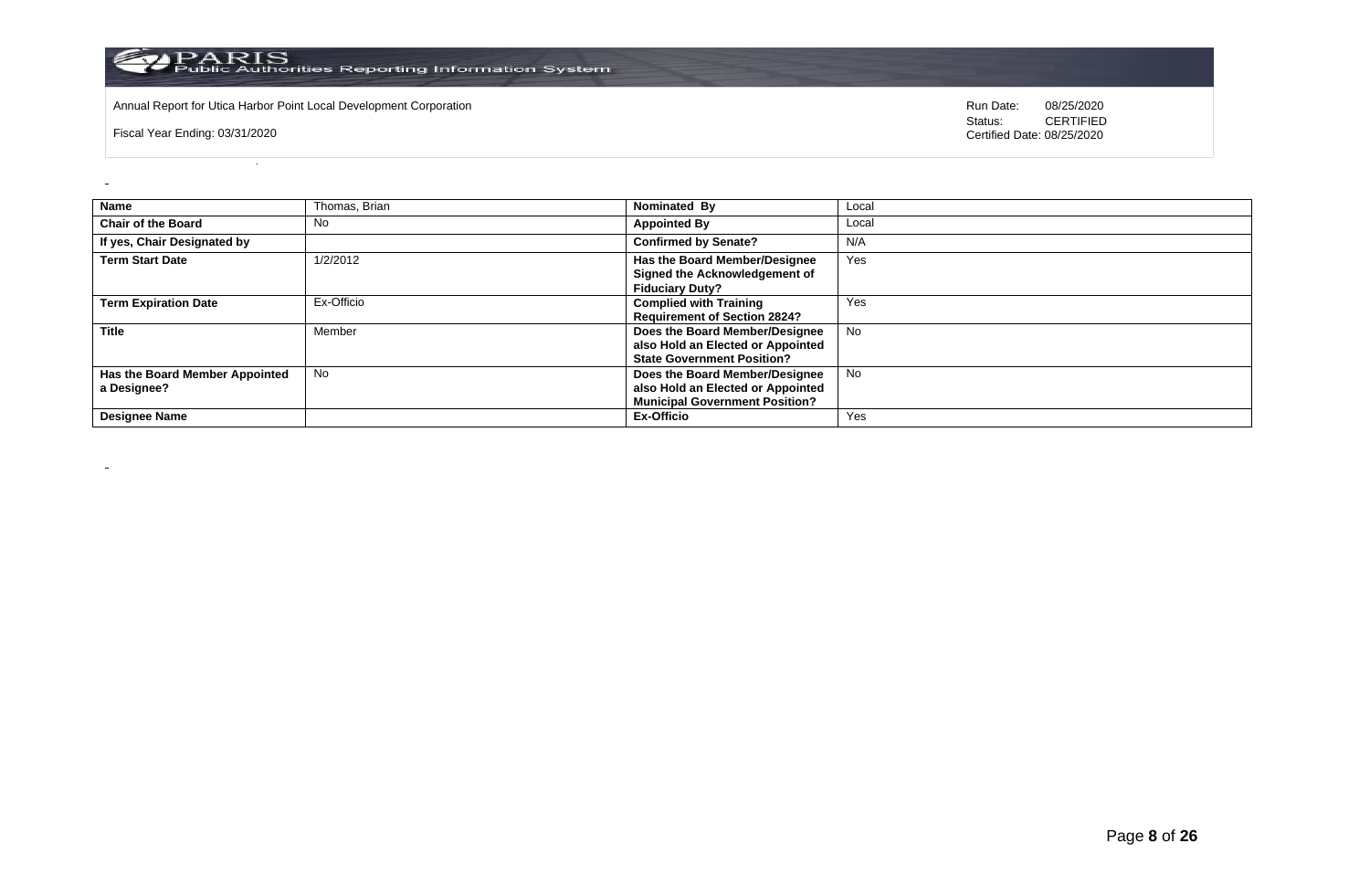Annual Report for Utica Harbor Point Local Development Corporation **Run Date:** 08/25/2020 Run Date: 08/25/2020

Fiscal Year Ending: 03/31/2020

Status: **CERTIFIED** Certified Date: 08/25/2020

## **Staff Listing**

| <b>Name</b>   | Title                                            | <b>Group</b> | Department/<br>Subsidiary          | Union<br>Name | Bargaining Full Time/ Exempt Base<br>Unit | <b>Part Time</b> |    | Annualized<br><b>Salary</b> | Actual<br>salary paid<br>to the<br>Individual | <b>Overtime</b><br>paid by<br><b>Authority</b> | Performance Extra Pay<br><b>Bonus</b> |        | Other<br>Compensati Compensat also paid by the<br>on/Allowanc lion<br>es/Adjustme by<br>nts | Total<br>Authority | Individual<br>paid another<br>entity to<br>perform the State or<br>work of the local<br><b>Authority</b> | If yes, Is<br>payment<br>made by a<br>qovernme |
|---------------|--------------------------------------------------|--------------|------------------------------------|---------------|-------------------------------------------|------------------|----|-----------------------------|-----------------------------------------------|------------------------------------------------|---------------------------------------|--------|---------------------------------------------------------------------------------------------|--------------------|----------------------------------------------------------------------------------------------------------|------------------------------------------------|
| Spaeth, Jack  | Economic<br>Development<br>Program<br>Specialist | Operational  | Urban &<br>Economic<br>Development |               |                                           |                  | No | \$0.00                      | \$0.00                                        | \$0.00                                         | \$0.00                                | \$0.00 | \$0.00                                                                                      | \$0.00             |                                                                                                          | YesYes                                         |
| Thomas, Brian | Commissioner                                     | Managerial   | Urban &<br>Economic<br>Development |               |                                           |                  | Nο | \$0.00                      | \$0.00                                        | \$0.00                                         | \$0.00                                | \$0.00 | \$0.00                                                                                      | \$0.00             |                                                                                                          | YesYes                                         |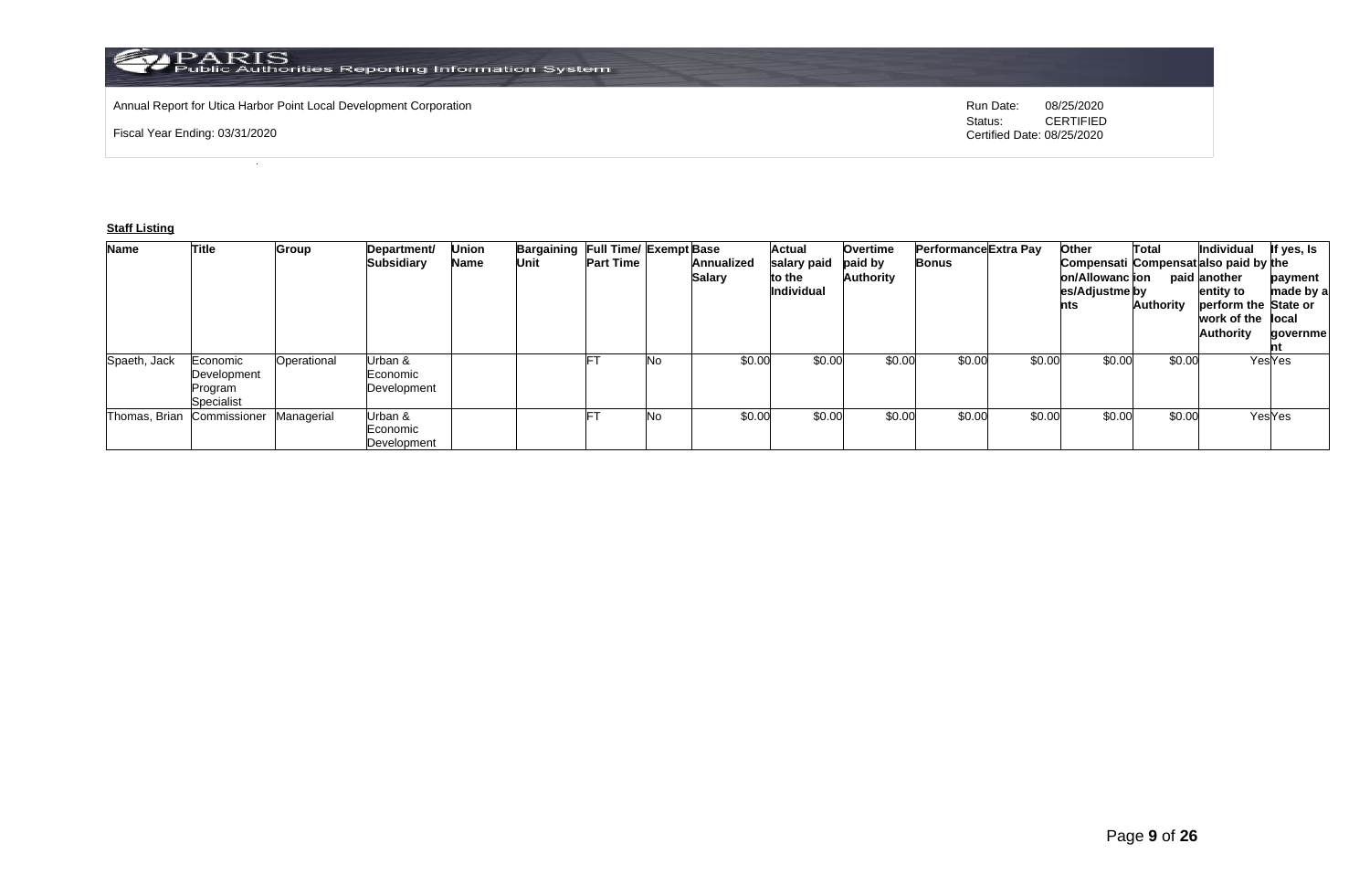| ${\bf PARS}$<br>Public Authorities Reporting Information System    |                                                           |
|--------------------------------------------------------------------|-----------------------------------------------------------|
| Annual Report for Utica Harbor Point Local Development Corporation | Run Date:<br>08/25/2020                                   |
| Fiscal Year Ending: 03/31/2020                                     | <b>CERTIFIED</b><br>Status:<br>Certified Date: 08/25/2020 |

## **Benefit Information**

| affiliated<br>staff o<br>$+$<br>During the fiscal<br>the above<br>าฑทนค<br>the Authority cor<br>r anv oi<br>individuais en<br>ונזד עי<br>to dav<br>101111 <del>0</del><br>iloneg benems ion<br>1 Y U<br>.<br>With the<br>Authority?<br>uthori<br>.v atte<br>∴ ייטו בווסו∨וסטו forr^ |  |
|-------------------------------------------------------------------------------------------------------------------------------------------------------------------------------------------------------------------------------------------------------------------------------------|--|
|-------------------------------------------------------------------------------------------------------------------------------------------------------------------------------------------------------------------------------------------------------------------------------------|--|

## **Board Members**

| Name              | <b>Title</b>          | Severance<br>Package | Payment<br>for<br><b>Unused</b> | Club<br>Member-<br>ships | Use of<br>Corporate<br>Credit | Personal<br>Loans | Auto | Transportation | Housing<br>Allowance | Spousal /<br>Dependent<br>Life | <b>Tuition</b><br>Assistance | <b>Multi-Year</b><br>Employment | None of<br>these<br><b>Benefits</b> | Other |
|-------------------|-----------------------|----------------------|---------------------------------|--------------------------|-------------------------------|-------------------|------|----------------|----------------------|--------------------------------|------------------------------|---------------------------------|-------------------------------------|-------|
|                   |                       |                      | Leave                           |                          | Cards                         |                   |      |                |                      | Insurance                      |                              |                                 |                                     |       |
| Betrus,           | Board of              |                      |                                 |                          |                               |                   |      |                |                      |                                |                              |                                 | X                                   |       |
| Joseph            | Directors             |                      |                                 |                          |                               |                   |      |                |                      |                                |                              |                                 |                                     |       |
| Brodock,<br>Barb  | Board of<br>Directors |                      |                                 |                          |                               |                   |      |                |                      |                                |                              |                                 | X                                   |       |
|                   |                       |                      |                                 |                          |                               |                   |      |                |                      |                                |                              |                                 |                                     |       |
| Brown-<br>DePass, | Board of<br>Directors |                      |                                 |                          |                               |                   |      |                |                      |                                |                              |                                 | Χ                                   |       |
| Mary              |                       |                      |                                 |                          |                               |                   |      |                |                      |                                |                              |                                 |                                     |       |
| Colucci,          | Board of              |                      |                                 |                          |                               |                   |      |                |                      |                                |                              |                                 | Χ                                   |       |
| Thomas            | Directors             |                      |                                 |                          |                               |                   |      |                |                      |                                |                              |                                 |                                     |       |
| Dimeo,            | Board of              |                      |                                 |                          |                               |                   |      |                |                      |                                |                              |                                 | X                                   |       |
| Steve             | Directors             |                      |                                 |                          |                               |                   |      |                |                      |                                |                              |                                 |                                     |       |
| Ervin, Evon       | Board of              |                      |                                 |                          |                               |                   |      |                |                      |                                |                              |                                 | X                                   |       |
|                   | <b>Directors</b>      |                      |                                 |                          |                               |                   |      |                |                      |                                |                              |                                 |                                     |       |
| Gilroy, Jr.,      | Board of              |                      |                                 |                          |                               |                   |      |                |                      |                                |                              |                                 | X                                   |       |
| Vincent J         | Directors             |                      |                                 |                          |                               |                   |      |                |                      |                                |                              |                                 |                                     |       |
| LoMedico,         | Board of              |                      |                                 |                          |                               |                   |      |                |                      |                                |                              |                                 | X                                   |       |
| Jack              | Directors             |                      |                                 |                          |                               |                   |      |                |                      |                                |                              |                                 |                                     |       |
| Morehouse,        | Board of              |                      |                                 |                          |                               |                   |      |                |                      |                                |                              |                                 | X                                   |       |
| William           | <b>Directors</b>      |                      |                                 |                          |                               |                   |      |                |                      |                                |                              |                                 |                                     |       |
|                   | Board of              |                      |                                 |                          |                               |                   |      |                |                      |                                |                              |                                 | X                                   |       |
| Pezzolanella,     | Directors             |                      |                                 |                          |                               |                   |      |                |                      |                                |                              |                                 |                                     |       |
| Mike              |                       |                      |                                 |                          |                               |                   |      |                |                      |                                |                              |                                 |                                     |       |
| Thomas,           | Board of              |                      |                                 |                          |                               |                   |      |                |                      |                                |                              |                                 | Χ                                   |       |
| Brian             | Directors             |                      |                                 |                          |                               |                   |      |                |                      |                                |                              |                                 |                                     |       |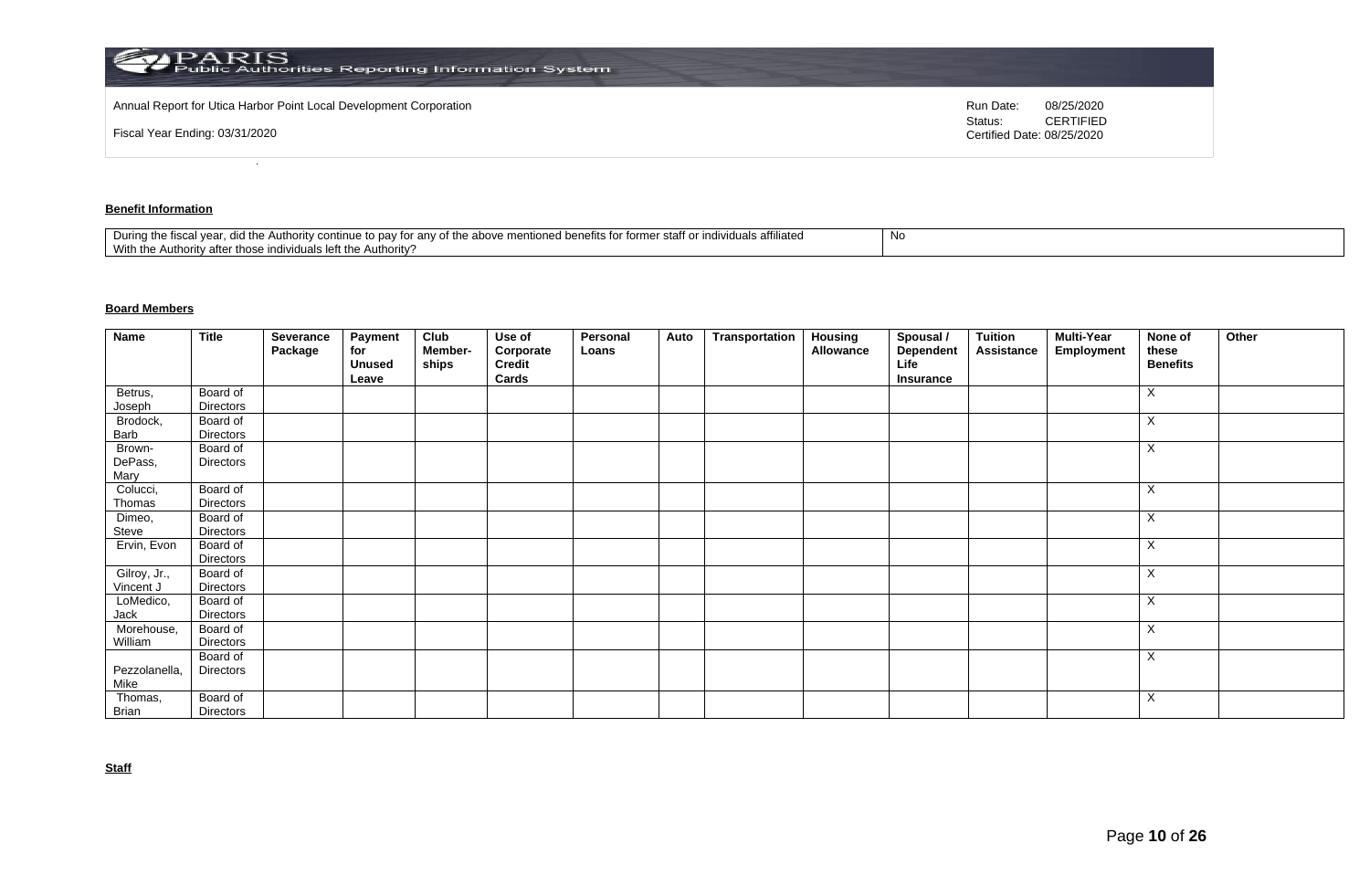

Annual Report for Utica Harbor Point Local Development Corporation **Run Date:** 08/25/2020 Run Date: 08/25/2020

Fiscal Year Ending: 03/31/2020

| Name | Title | <b>Severance</b> | Payment       | Club          | Use of    | Persona | Auto | Transportation | Housina         | Spousal          | Tuition    | <b>Multi-Year</b> | None of         | Other |
|------|-------|------------------|---------------|---------------|-----------|---------|------|----------------|-----------------|------------------|------------|-------------------|-----------------|-------|
|      |       | Package          | for           | <b>Member</b> | Corporate | Loans   |      |                | <b>Allowanc</b> | Dependent        | Assistance | Employment        | these           |       |
|      |       |                  | <b>Unused</b> | ships         | Credit    |         |      |                |                 | Life             |            |                   | <b>Benefits</b> |       |
|      |       |                  | Leave         |               | Cards     |         |      |                |                 | <b>Insurance</b> |            |                   |                 |       |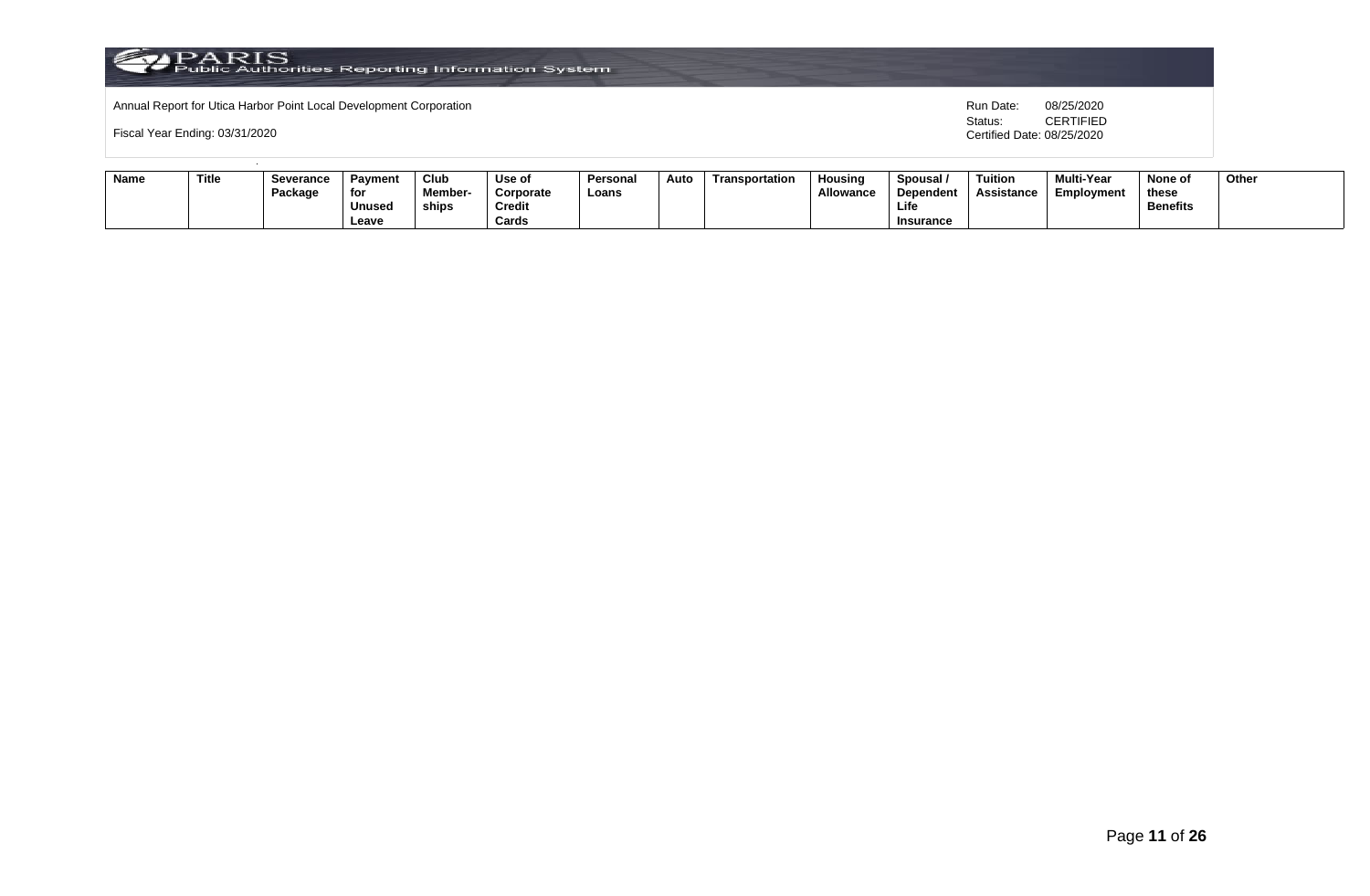| PARIS<br>Public Authorities Reporting Information System           |                                             |
|--------------------------------------------------------------------|---------------------------------------------|
| Annual Report for Utica Harbor Point Local Development Corporation | Run Date:<br>08/25/2020<br><b>CERTIFIED</b> |
| Fiscal Year Ending: 03/31/2020                                     | Status:<br>Certified Date: 08/25/2020       |
|                                                                    |                                             |

# **Subsidiary/Component Unit Verification**

| Is the list of subsidiaries, as assembled by the Office of the State Comptroller, correct?                                                                                                        |      |
|---------------------------------------------------------------------------------------------------------------------------------------------------------------------------------------------------|------|
| Are there other subsidiaries or component units of the Authority that are active, not included in the PARIS reports submitted by this<br>Authority and not independently filing reports in PARIS? | - No |

| Name of Subsidiary/Component Unit               | Status        |                          |  |  |  |  |  |  |  |  |
|-------------------------------------------------|---------------|--------------------------|--|--|--|--|--|--|--|--|
| <b>Request Subsidiary/Component Unit Change</b> |               |                          |  |  |  |  |  |  |  |  |
| Name of Subsidiary/Component Unit               | <b>Status</b> | <b>Requested Changes</b> |  |  |  |  |  |  |  |  |
|                                                 |               |                          |  |  |  |  |  |  |  |  |

| Name of Subsidiary/Component Unit | <b>Establishment Date</b> | Purpose of Subsidiary/Component Unit |
|-----------------------------------|---------------------------|--------------------------------------|
|                                   |                           |                                      |

## **Request Delete Subsidiaries/Component Units**

| Name o<br>omponent Unit<br>. .<br><b>∍idiar</b> w‴<br><b>SUDSK</b> | tion Date<br>Termi | Reaso<br>mination<br>τοι | Proc.<br>. Docur<br>າent Name<br>natioi.<br>$\overline{a}$<br>ന |
|--------------------------------------------------------------------|--------------------|--------------------------|-----------------------------------------------------------------|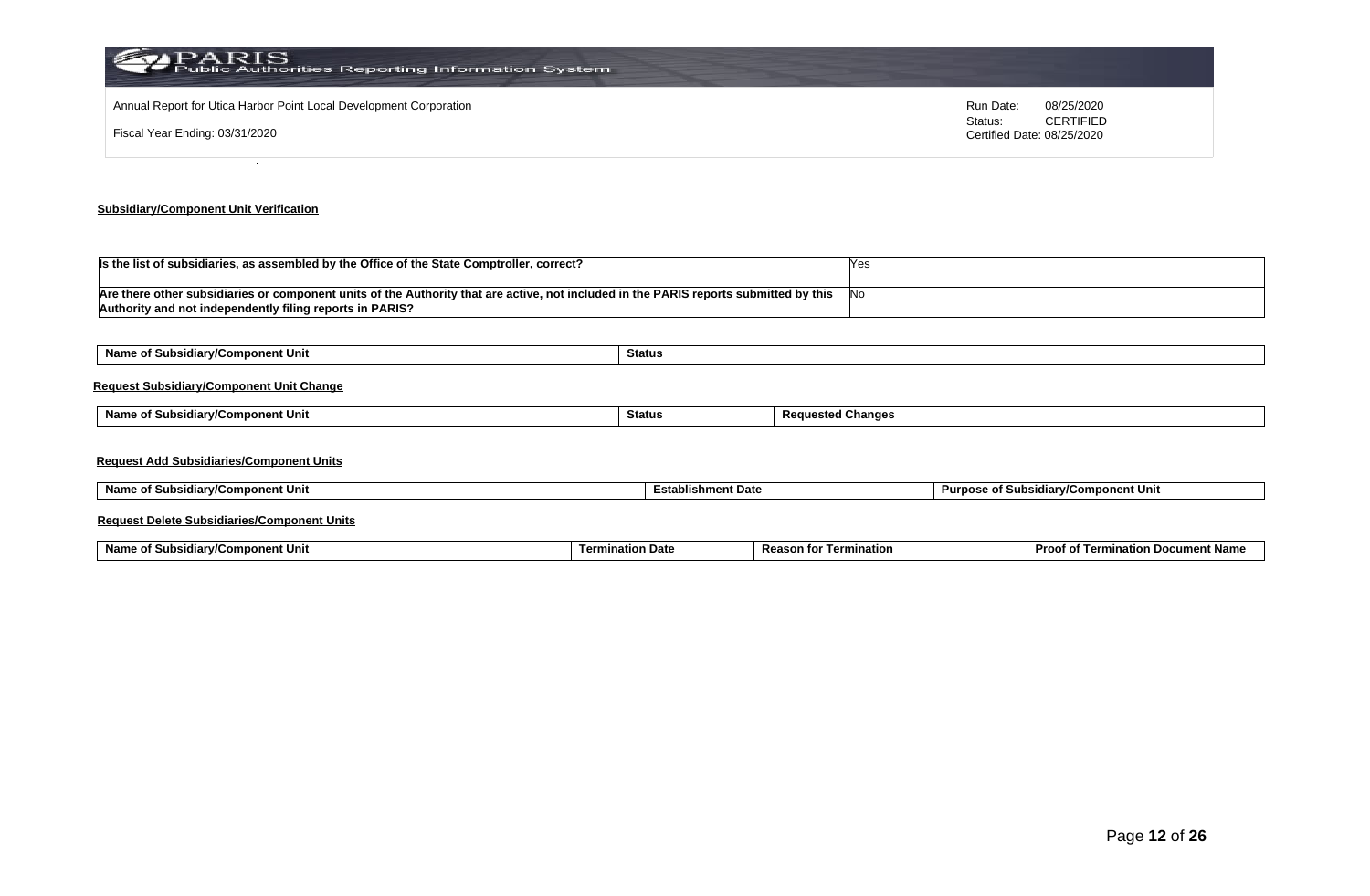

Annual Report for Utica Harbor Point Local Development Corporation **Run Date:** 08/25/2020 Run Date: 08/25/2020

Fiscal Year Ending: 03/31/2020

Status: **CERTIFIED** Certified Date: 08/25/2020

#### **Summary Financial Information**

| <b>SUMMARY STATEMENT OF NET ASSETS</b> |                                                    |                                        |                 |
|----------------------------------------|----------------------------------------------------|----------------------------------------|-----------------|
|                                        |                                                    |                                        | Amount          |
| <b>Assets</b>                          |                                                    |                                        |                 |
| <b>Current Assets</b>                  |                                                    |                                        |                 |
|                                        | Cash and cash equivalents                          |                                        | \$1,687.00      |
|                                        | Investments                                        |                                        | \$0.00          |
|                                        | Receivables, net                                   |                                        | \$4,022,368.00  |
|                                        | Other assets                                       |                                        | \$0.00          |
|                                        | <b>Total Current Assets</b>                        |                                        | \$4,024,055.00  |
| <b>Noncurrent Assets</b>               |                                                    |                                        |                 |
|                                        | Restricted cash and investments                    |                                        | \$0.00          |
|                                        | Long-term receivables, net                         |                                        | \$0.00          |
|                                        | Other assets                                       |                                        | \$0.00          |
|                                        | <b>Capital Assets</b>                              |                                        |                 |
|                                        |                                                    | Land and other nondepreciable property | \$8,869,194.00  |
|                                        |                                                    | <b>Buildings and equipment</b>         | \$0.00          |
|                                        |                                                    | Infrastructure                         | \$0.00          |
|                                        |                                                    | Accumulated depreciation               | \$0.00          |
|                                        |                                                    | <b>Net Capital Assets</b>              | \$8,869,194.00  |
|                                        | <b>Total Noncurrent Assets</b>                     |                                        | \$8,869,194.00  |
| <b>Total Assets</b>                    |                                                    |                                        | \$12,893,249.00 |
| <b>Liabilities</b>                     |                                                    |                                        |                 |
| <b>Current Liabilities</b>             |                                                    |                                        |                 |
|                                        | Accounts payable                                   |                                        | \$396,412.00    |
|                                        | Pension contribution payable                       |                                        | \$0.00          |
|                                        | Other post-employment benefits                     |                                        | \$0.00          |
|                                        | <b>Accrued liabilities</b>                         |                                        | \$0.00          |
|                                        | Deferred revenues                                  |                                        | \$0.00          |
|                                        | Bonds and notes payable                            |                                        | \$0.00          |
|                                        | Other long-term obligations due within one<br>year |                                        | \$7,040,590.00  |
|                                        | Total Current Liabilities                          |                                        | \$7,437,002.00  |
| <b>Noncurrent Liabilities</b>          |                                                    |                                        |                 |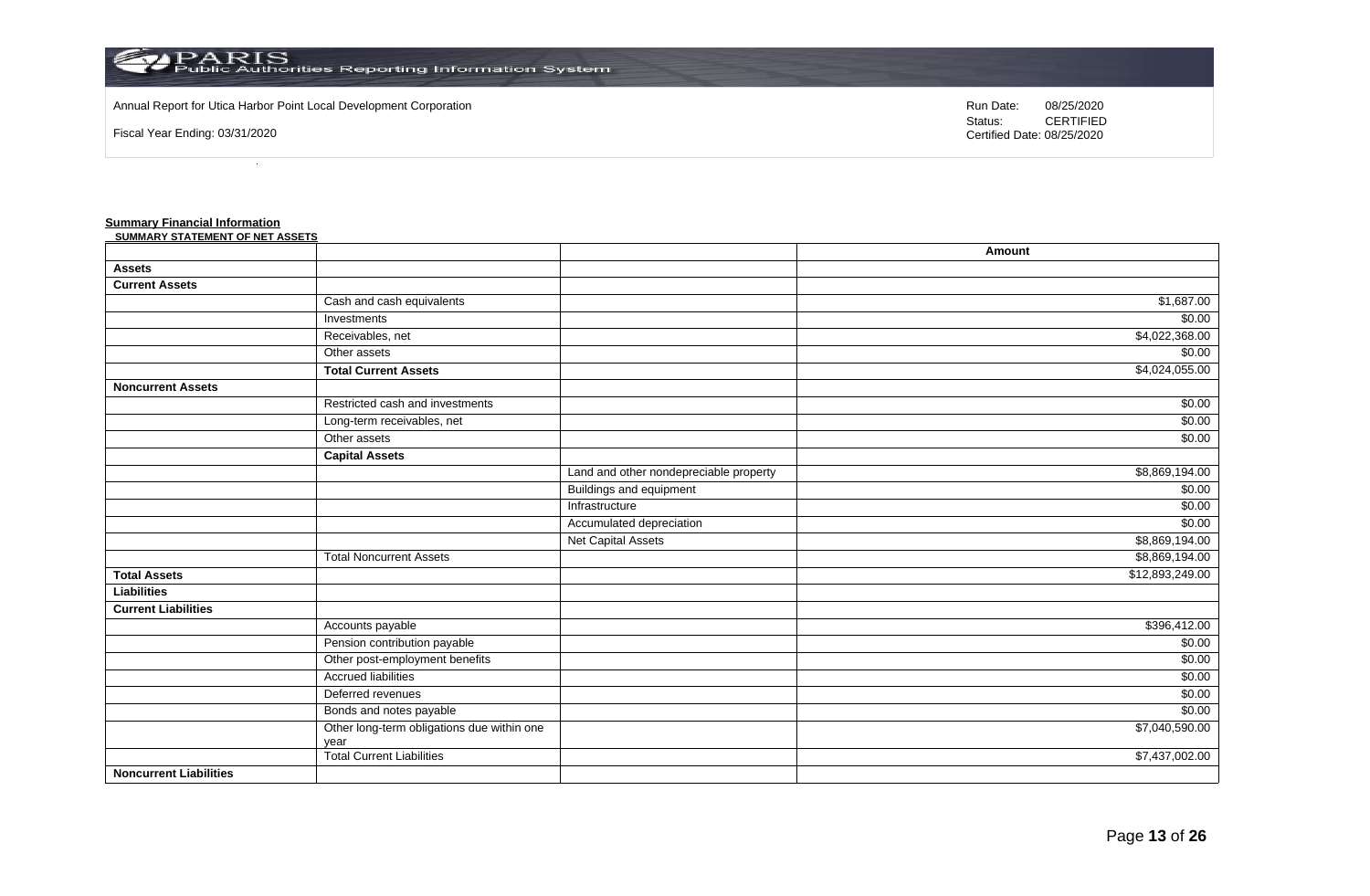#### Annual Report for Utica Harbor Point Local Development Corporation **Run Date:** 08/25/2020 Run Date: 08/25/2020

Fiscal Year Ending: 03/31/2020

Status: **CERTIFIED** Certified Date: 08/25/2020

|                            | Pension contribution payable                       | \$0.00         |
|----------------------------|----------------------------------------------------|----------------|
|                            | Other post-employment benefits                     | \$0.00         |
|                            | Bonds and notes payable                            | \$0.00         |
|                            | Long Term Leases                                   | \$0.00         |
|                            | Other long-term obligations                        | \$0.00         |
|                            | <b>Total Noncurrent Liabilities</b>                | \$0.00         |
| <b>Total Liabilities</b>   |                                                    | \$7,437,002.00 |
| <b>Net Asset (Deficit)</b> |                                                    |                |
| <b>Net Assets</b>          |                                                    |                |
|                            | Invested in capital assets, net of related<br>debt | \$1,432,192.00 |
|                            | Restricted                                         | \$0.00         |
|                            | Unrestricted                                       | \$4,024,055.00 |
|                            | <b>Total Net Assets</b>                            | \$5,456,247.00 |

#### **SUMMARY STATEMENT OF REVENUE, EXPENSES AND CHANGES IN NET ASSETS**

|                                |                                 | Amount         |
|--------------------------------|---------------------------------|----------------|
| <b>Operating Revenues</b>      |                                 |                |
|                                | Charges for services            | \$0.00         |
|                                | Rental & financing income       | \$0.00         |
|                                | Other operating revenues        | \$0.00         |
|                                | <b>Total Operating Revenue</b>  | \$0.00         |
| <b>Operating Expenses</b>      |                                 |                |
|                                | Salaries and wages              | \$0.00         |
|                                | Other employee benefits         | \$0.00         |
|                                | Professional services contracts | \$0.00         |
|                                | Supplies and materials          | \$0.00         |
|                                | Depreciation & amortization     | \$0.00         |
|                                | Other operating expenses        | \$112,365.00   |
|                                | <b>Total Operating Expenses</b> | \$112,365.00   |
| <b>Operating Income (Loss)</b> |                                 | (\$112,365.00) |
| <b>Nonoperating Revenues</b>   |                                 |                |
|                                | Investment earnings             | \$0.00         |
|                                | State subsidies/grants          | \$0.00         |
|                                | Federal subsidies/grants        | \$0.00         |
|                                | Municipal subsidies/grants      | \$0.00         |
|                                | Public authority subsidies      | \$0.00         |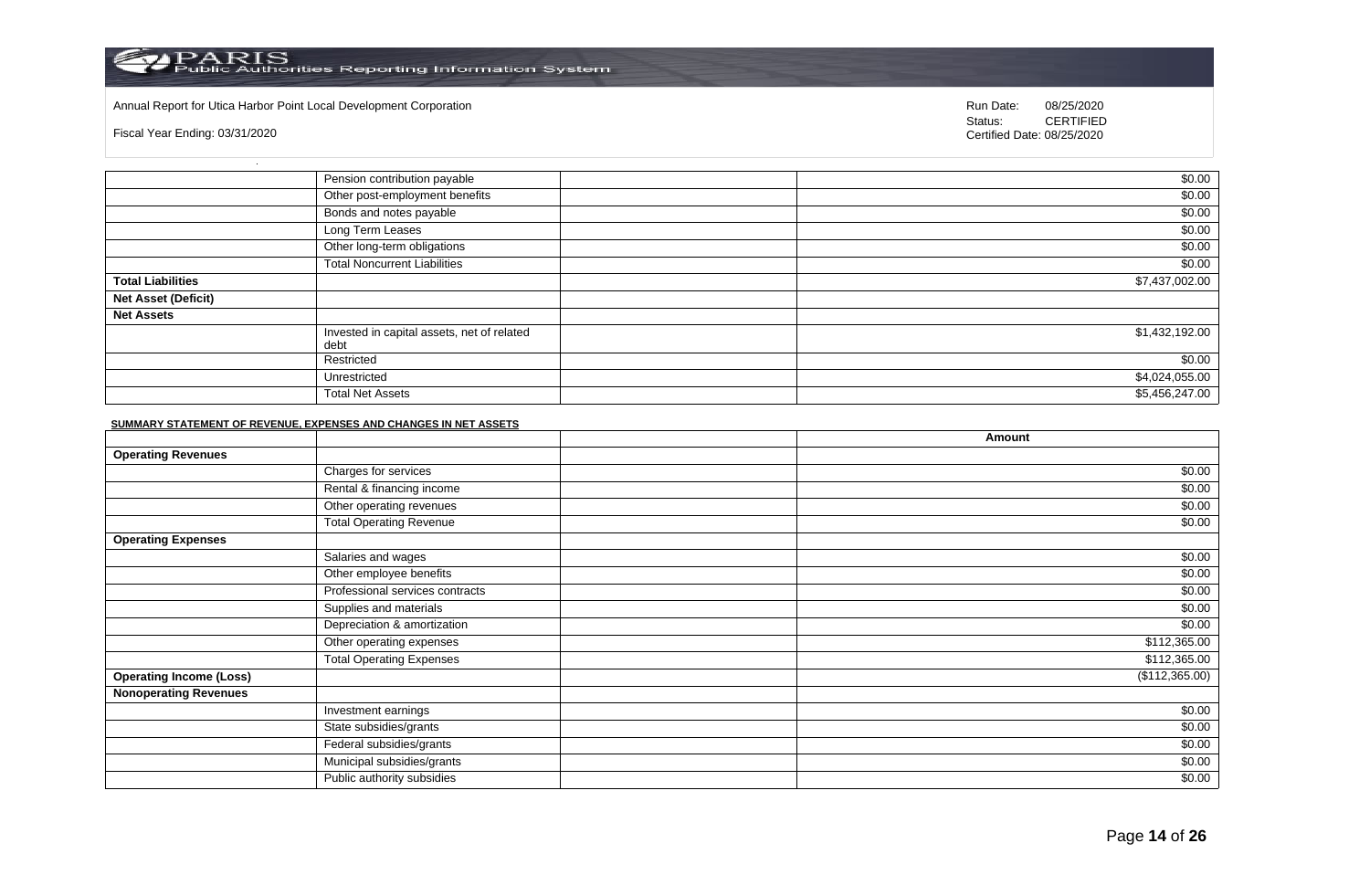

## Annual Report for Utica Harbor Point Local Development Corporation **Run Date:** 08/25/2020 Run Date: 08/25/2020

Fiscal Year Ending: 03/31/2020

|                                     | Other nonoperating revenues           | \$0.00         |
|-------------------------------------|---------------------------------------|----------------|
|                                     | <b>Total Nonoperating Revenue</b>     | \$0.00         |
| <b>Nonoperating Expenses</b>        |                                       |                |
|                                     | Interest and other financing charges  | \$201,444.00   |
|                                     | Subsidies to other public authorities | \$0.00         |
|                                     | Grants and donations                  | \$0.00         |
|                                     | Other nonoperating expenses           | \$0.00         |
|                                     | <b>Total Nonoperating Expenses</b>    | \$201,444.00   |
|                                     | Income (Loss) Before Contributions    | (\$313,809.00) |
| <b>Capital Contributions</b>        |                                       | \$4,631,041.00 |
| Change in net assets                |                                       | \$4,317,232.00 |
| Net assets (deficit) beginning of   |                                       | \$1,139,015.00 |
| year                                |                                       |                |
| Other net assets changes            |                                       | \$0.00         |
| Net assets (deficit) at end of year |                                       | \$5,456,247.00 |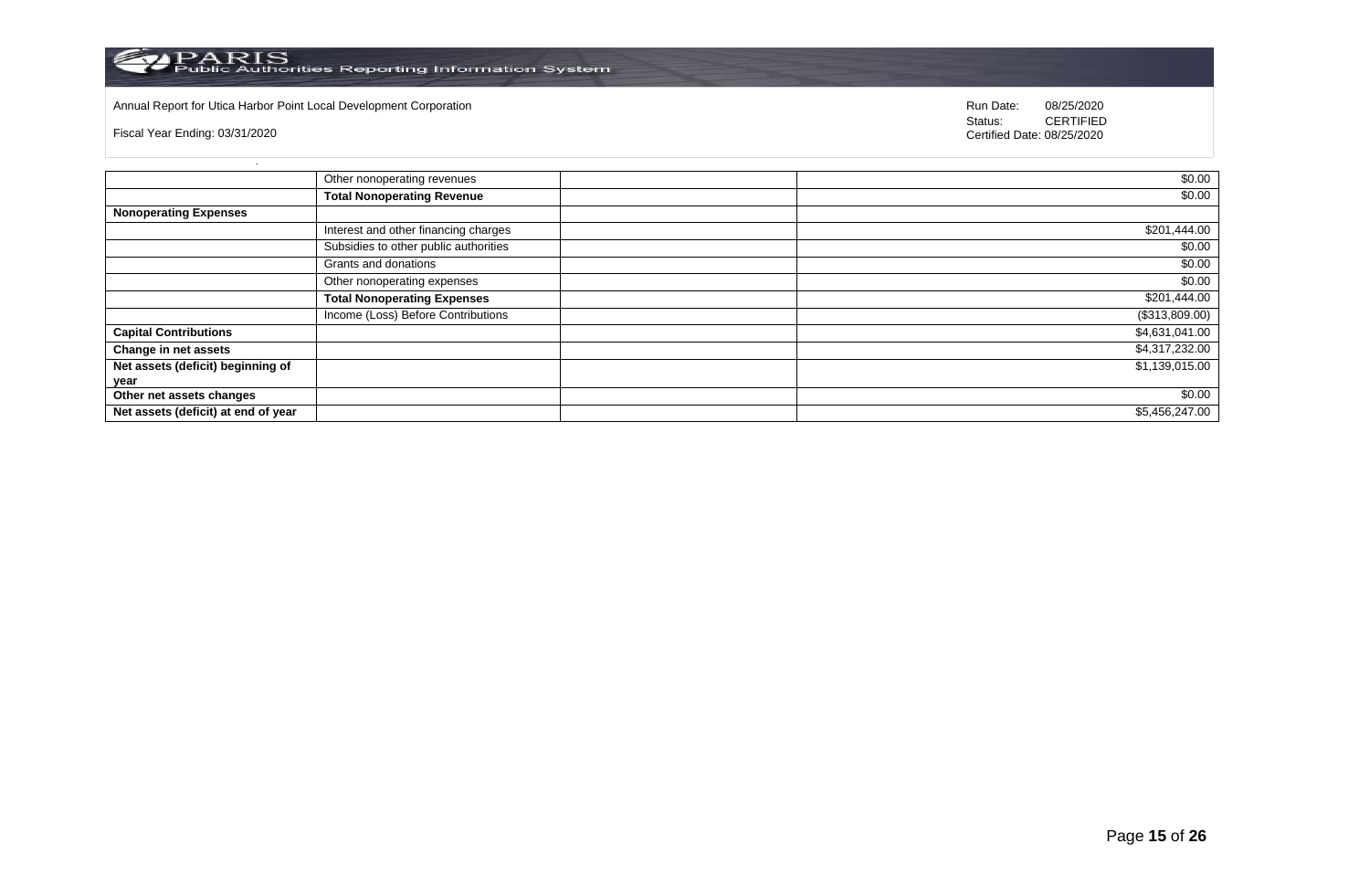

## **Current Debt**

| Question |                                                                                                                                                                         | Response |
|----------|-------------------------------------------------------------------------------------------------------------------------------------------------------------------------|----------|
|          | — Did thr<br>⊧the reporting period′<br>Authority have any .<br>/ outstandıng debt.<br>ant during <sup>#</sup><br>$A \cap B$<br>including<br>at an∖<br>conduit<br>$\sim$ | N        |
|          | ting period.<br>$\alpha$ during the report<br>a Authority issued any debt.<br>has the<br>vv,                                                                            |          |

## **New Debt Issuances**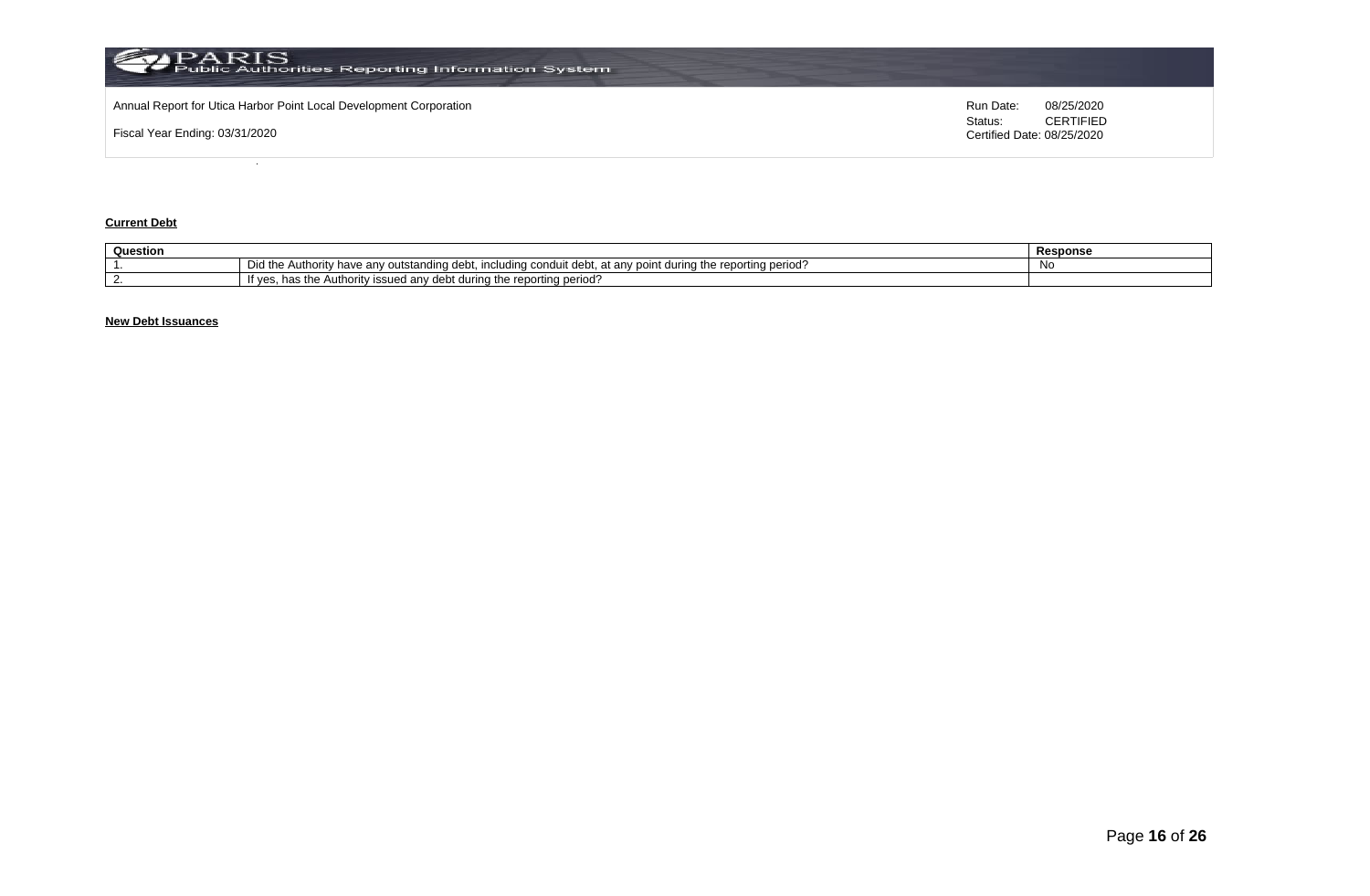

Annual Report for Utica Harbor Point Local Development Corporation **Run Date:** 08/25/2020 Run Date: 08/25/2020

Fiscal Year Ending: 03/31/2020

Status: **CERTIFIED** Certified Date: 08/25/2020

## **Schedule of Authority Debt**

| <b>Type of Debt</b>                    |                                        |                                                    | <b>Statutory Authorization(\$)</b> | Outstanding Start of Fiscal New Debt Issuances(\$)<br>Year(\$) | Debt Retired (\$) | <b>Outstanding End of Fiscal</b><br>Year(\$) |
|----------------------------------------|----------------------------------------|----------------------------------------------------|------------------------------------|----------------------------------------------------------------|-------------------|----------------------------------------------|
| <b>State Obligation</b>                | <b>State Guaranteed</b>                |                                                    |                                    |                                                                |                   |                                              |
| <b>State Obligation</b>                | <b>State Supported</b>                 |                                                    |                                    |                                                                |                   |                                              |
| <b>State Obligation</b>                | <b>State Contingent Obligation</b>     |                                                    |                                    |                                                                |                   |                                              |
| <b>State Obligation</b>                | <b>State Moral Obligation</b>          |                                                    |                                    |                                                                |                   |                                              |
| Other State-Funded                     | Other State-Funded                     |                                                    |                                    |                                                                |                   |                                              |
| Authority Debt - General<br>Obligation | Authority Debt - General<br>Obligation |                                                    |                                    |                                                                |                   |                                              |
| Authority Debt - Revenue               | Authority Debt - Revenue               |                                                    |                                    |                                                                |                   |                                              |
| Authority Debt - Other                 | <b>Authority Debt - Other</b>          |                                                    |                                    |                                                                |                   |                                              |
| Conduit                                |                                        | <b>Conduit Debt</b>                                |                                    |                                                                |                   |                                              |
| Conduit                                |                                        | Conduit Debt - Pilot<br><b>Increment Financing</b> |                                    |                                                                |                   |                                              |
| <b>TOTALS</b>                          |                                        |                                                    |                                    |                                                                |                   |                                              |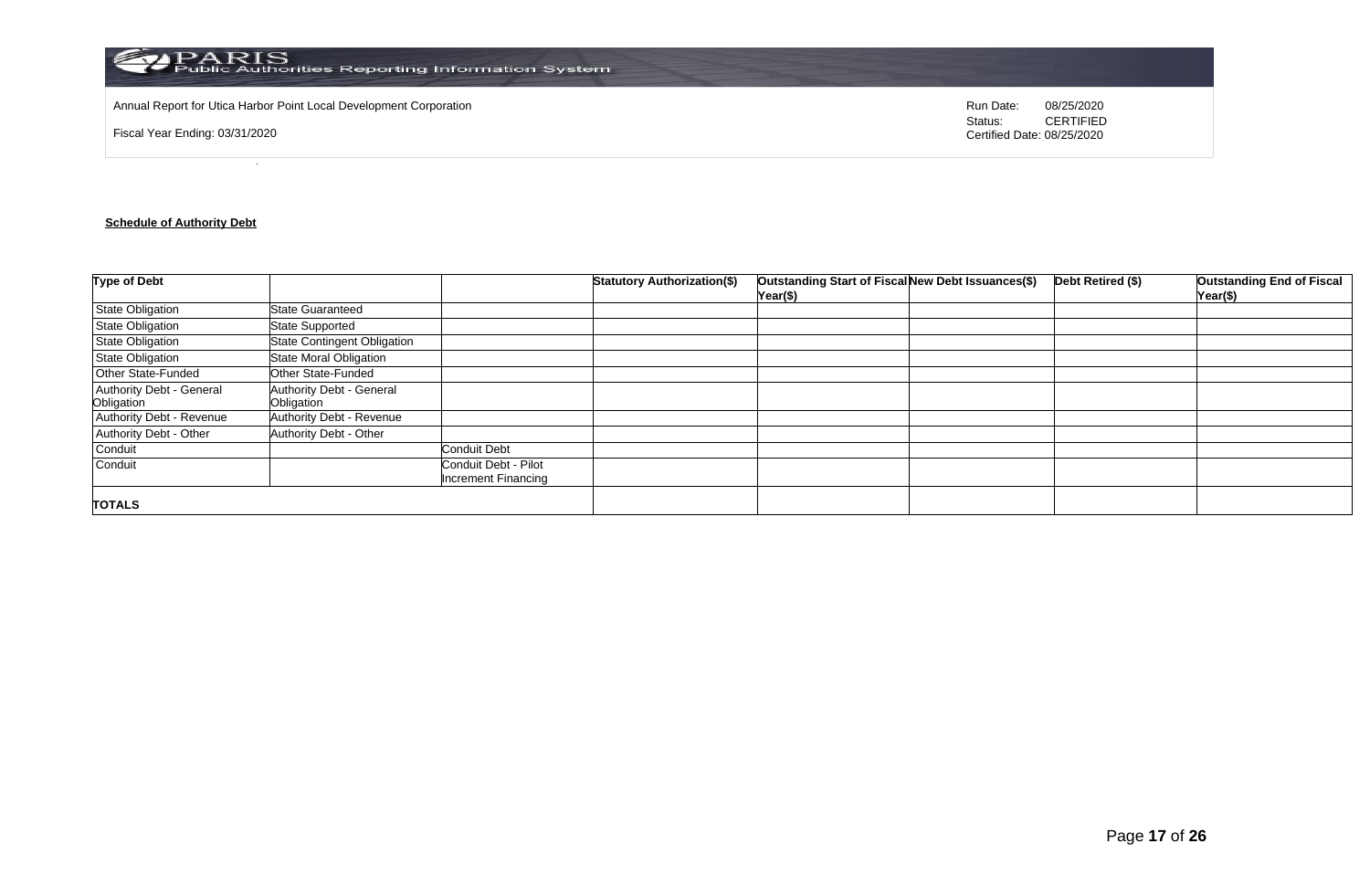

Annual Report for Utica Harbor Point Local Development Corporation **Run Date:** 08/25/2020 Run Date: 08/25/2020

Fiscal Year Ending: 03/31/2020

**Real Property Acquisition/Disposal List** 

| <b>Address Line1</b>                     | North Genesee Street - DSA-1 |
|------------------------------------------|------------------------------|
| <b>Address Line2</b>                     | 306.20-1-11                  |
| City                                     | <b>UTICA</b>                 |
| <b>State</b>                             | <b>NY</b>                    |
| <b>Postal Code</b>                       | 13502                        |
| Plus4                                    |                              |
| <b>Province/Region</b>                   |                              |
| Country                                  | <b>USA</b>                   |
| <b>Property Description</b>              | Vacant Lot/Undeveloped Land  |
| <b>Estimated Fair Market Value</b>       | \$1,230,000.00               |
| How was the Fair Market Value            | Appraisal                    |
| Determined?                              |                              |
| <b>Transaction Type</b>                  | <b>ACQUISITION</b>           |
| If Other, Explain                        |                              |
| <b>Transaction Date</b>                  | 7/6/2018                     |
| <b>Purchase Sale Price</b>               | \$1.00                       |
| Lease Data (If Applicable)               |                              |
| Market Rate(\$/square foot)              |                              |
| Lease Rate(\$/square foot)               |                              |
| <b>Lease Period (months)</b>             |                              |
| Organization                             | NYS Canal Corporation        |
| <b>Last Name</b>                         |                              |
| <b>First Name</b>                        |                              |
| <b>Address Line1</b>                     | 30 South Pearl Street        |
| <b>Address Line2</b>                     |                              |
| City                                     | <b>ALBANY</b>                |
| <b>State</b>                             | <b>NY</b>                    |
| <b>Postal Code</b>                       | 12207                        |
| Plus4                                    |                              |
| <b>Province/Region</b>                   |                              |
| Country                                  | <b>United States</b>         |
| <b>Relation With Board member/senior</b> | <b>No</b>                    |
| authority management?                    |                              |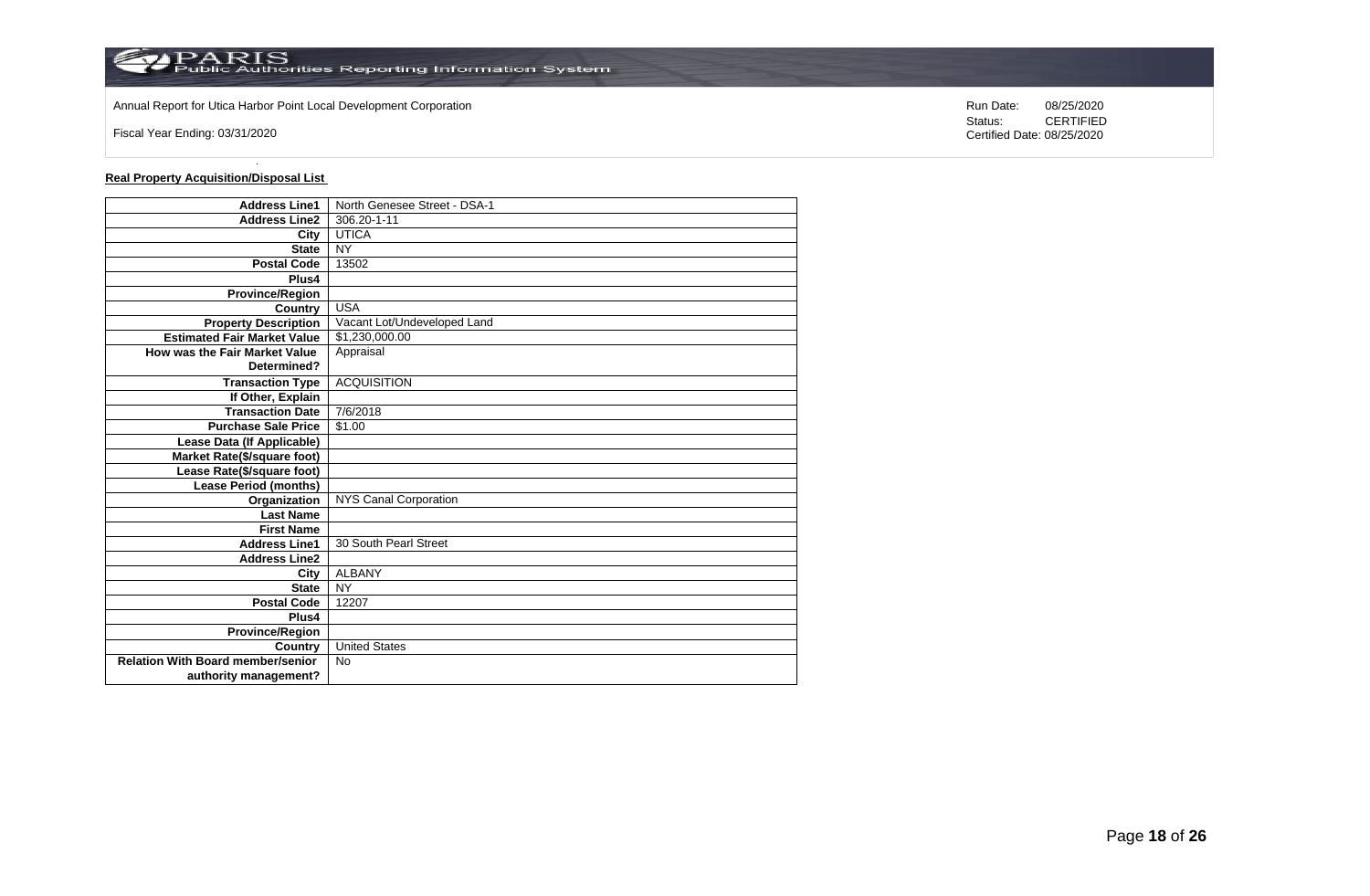

Annual Report for Utica Harbor Point Local Development Corporation **Run Date:** 08/25/2020 Run Date: 08/25/2020

Fiscal Year Ending: 03/31/2020

**Real Property Acquisition/Disposal List** 

| <b>Address Line1</b>                     | N. Genesee Street                    |
|------------------------------------------|--------------------------------------|
| <b>Address Line2</b>                     | 318.08-1-19.1                        |
| City                                     | <b>UTICA</b>                         |
| <b>State</b>                             | <b>NY</b>                            |
| <b>Postal Code</b>                       | 13502                                |
| Plus4                                    |                                      |
| <b>Province/Region</b>                   |                                      |
| Country                                  | <b>USA</b>                           |
| <b>Property Description</b>              | Vacant Lot/Undeveloped Land          |
| <b>Estimated Fair Market Value</b>       | \$351,000.00                         |
| How was the Fair Market Value            | Appraisal                            |
| Determined?                              |                                      |
| <b>Transaction Type</b>                  | <b>ACQUISITION</b>                   |
| If Other, Explain                        |                                      |
| <b>Transaction Date</b>                  | 7/11/2019                            |
| <b>Purchase Sale Price</b>               | \$353,700.00                         |
| Lease Data (If Applicable)               |                                      |
| Market Rate(\$/square foot)              |                                      |
| Lease Rate(\$/square foot)               |                                      |
| Lease Period (months)                    |                                      |
| Organization                             | Harbor Point Lodging Associates, LLC |
| <b>Last Name</b>                         |                                      |
| <b>First Name</b>                        |                                      |
| <b>Address Line1</b>                     | 11751 East Corning Road              |
| <b>Address Line2</b>                     |                                      |
| City                                     | <b>CORNING</b>                       |
| <b>State</b>                             | <b>NY</b>                            |
| <b>Postal Code</b>                       | 14830                                |
| Plus4                                    | 3657                                 |
| <b>Province/Region</b>                   |                                      |
| Country                                  | <b>United States</b>                 |
| <b>Relation With Board member/senior</b> | <b>No</b>                            |
| authority management?                    |                                      |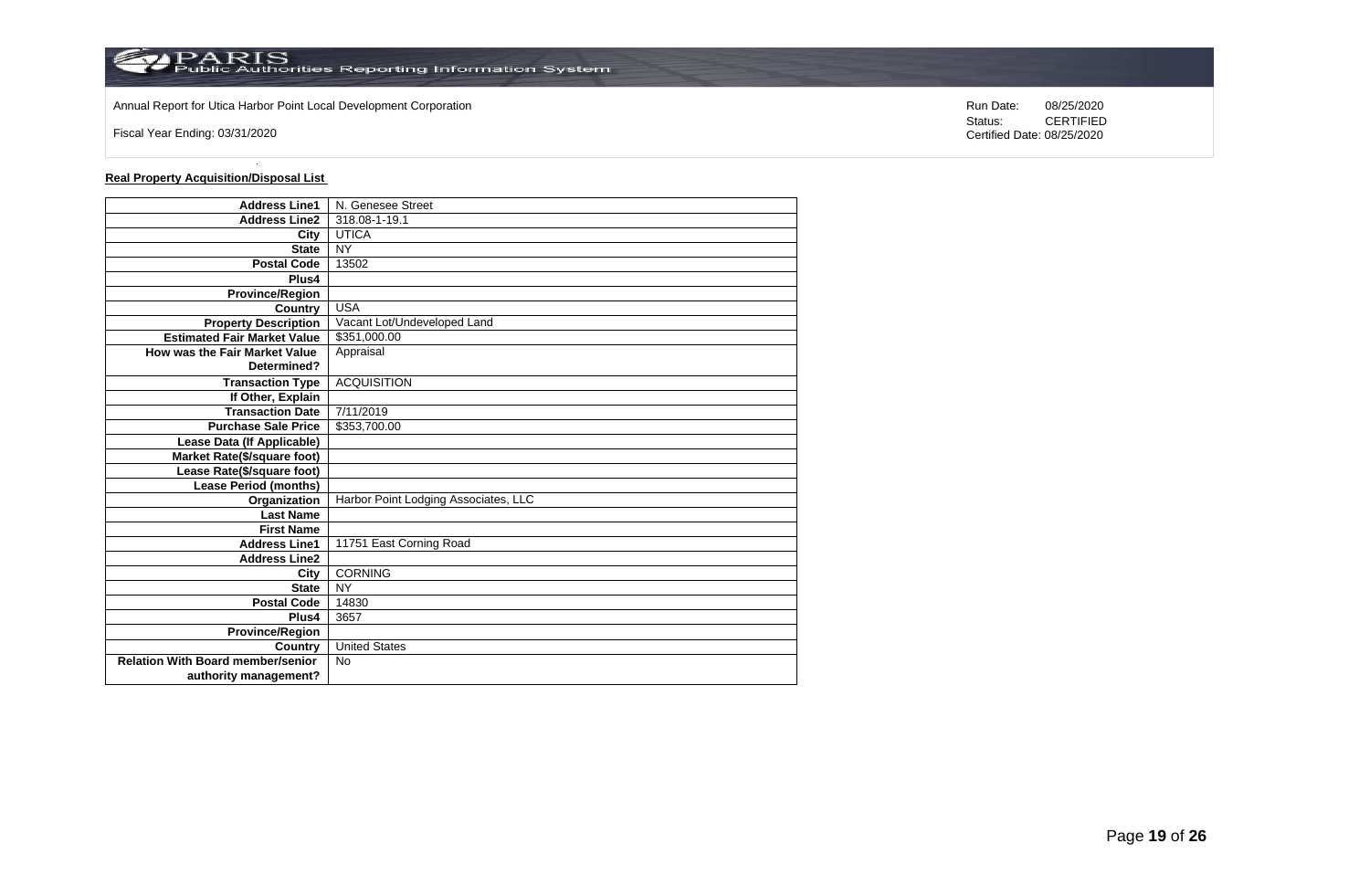

Annual Report for Utica Harbor Point Local Development Corporation **Run Date:** 08/25/2020 Run Date: 08/25/2020

Fiscal Year Ending: 03/31/2020

 $\sim$ 

**Real Property Acquisition/Disposal List** 

| <b>Address Line1</b>                     | 20 Wells Avenue - Arctic   |
|------------------------------------------|----------------------------|
| <b>Address Line2</b>                     | 306.20-1-7                 |
| City                                     | <b>UTICA</b>               |
| <b>State</b>                             | <b>NY</b>                  |
| <b>Postal Code</b>                       | 13502                      |
| Plus4                                    |                            |
| <b>Province/Region</b>                   |                            |
| Country                                  | <b>USA</b>                 |
| <b>Property Description</b>              | <b>Commercial Building</b> |
| <b>Estimated Fair Market Value</b>       | \$200,000.00               |
| How was the Fair Market Value            | Appraisal                  |
| Determined?                              |                            |
| <b>Transaction Type</b>                  | <b>ACQUISITION</b>         |
| If Other, Explain                        |                            |
| <b>Transaction Date</b>                  | 10/8/2019                  |
| <b>Purchase Sale Price</b>               | \$575,000.00               |
| Lease Data (If Applicable)               |                            |
| Market Rate(\$/square foot)              |                            |
| Lease Rate(\$/square foot)               |                            |
| <b>Lease Period (months)</b>             |                            |
| Organization                             | Arctic Glacier USA, Inc.   |
| <b>Last Name</b>                         |                            |
| <b>First Name</b>                        |                            |
| <b>Address Line1</b>                     | 363 Bloomfield Avnue       |
| <b>Address Line2</b>                     |                            |
| City                                     | <b>MONTCLAIR</b>           |
| <b>State</b>                             | <b>NJ</b>                  |
| <b>Postal Code</b>                       | 07042                      |
| Plus4                                    |                            |
| <b>Province/Region</b>                   |                            |
| Country                                  | <b>United States</b>       |
| <b>Relation With Board member/senior</b> | <b>No</b>                  |
| authority management?                    |                            |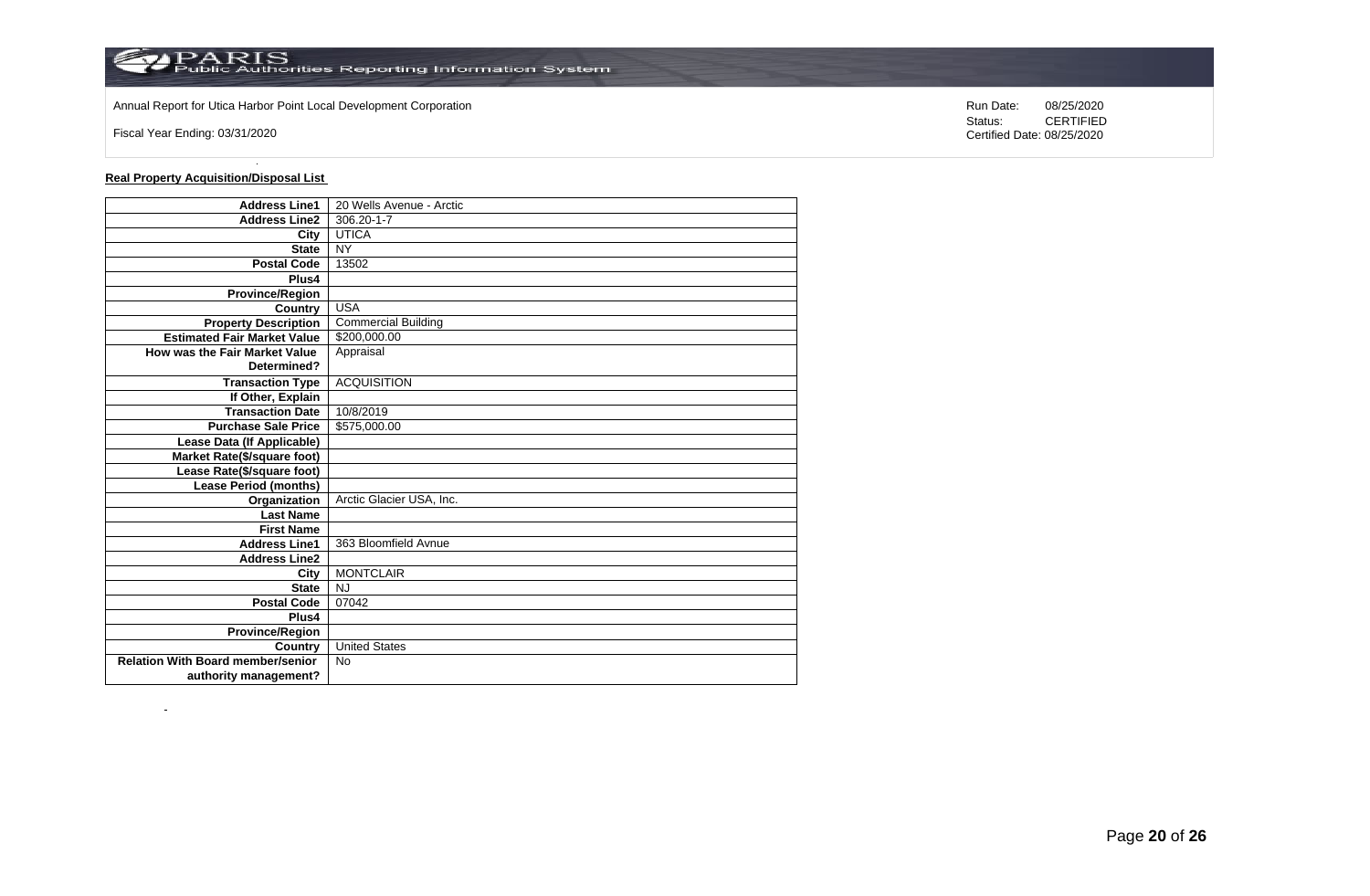

**Personal Property** 

This Authority has indicated that it had no personal property disposals during the reporting period.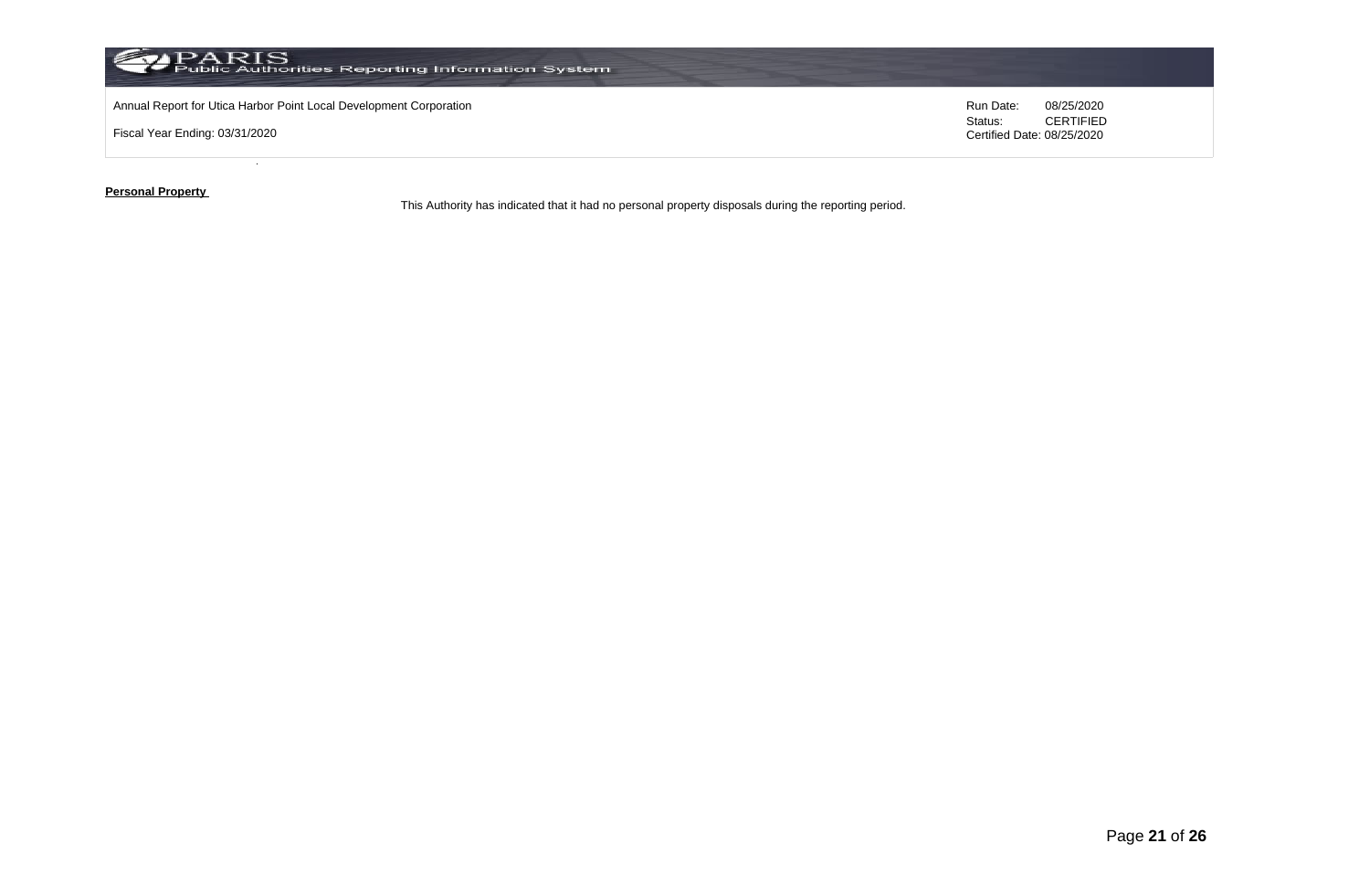

Annual Report for Utica Harbor Point Local Development Corporation **Run Date:** 08/25/2020 Run Date: 08/25/2020

Fiscal Year Ending: 03/31/2020

Status: **CERTIFIED** Certified Date: 08/25/2020

#### **Property Documents**

| Question |                                                                                                            | Response | <b>URL (If Applicable)</b> |
|----------|------------------------------------------------------------------------------------------------------------|----------|----------------------------|
|          | In accordance with Section 2896(3) of PAL, the Authority is required to prepare a report at least annually | Yes      | www.cityofutica.com        |
|          | of all real property of the Authority. Has this report been prepared?                                      |          |                            |
|          | Has the Authority prepared policies, procedures, or guidelines regarding the use, awarding, monitoring,    | Yes      | www.citvofutica.com        |
|          | and reporting of contracts for the acquisition and disposal of property?                                   |          |                            |
|          | In accordance with Section 2896(1) of PAL, has the Authority named a contracting officer who shall be      | Yes      | N/A                        |
|          | responsible for the Authority's compliance with and enforcement of such quidelines?                        |          |                            |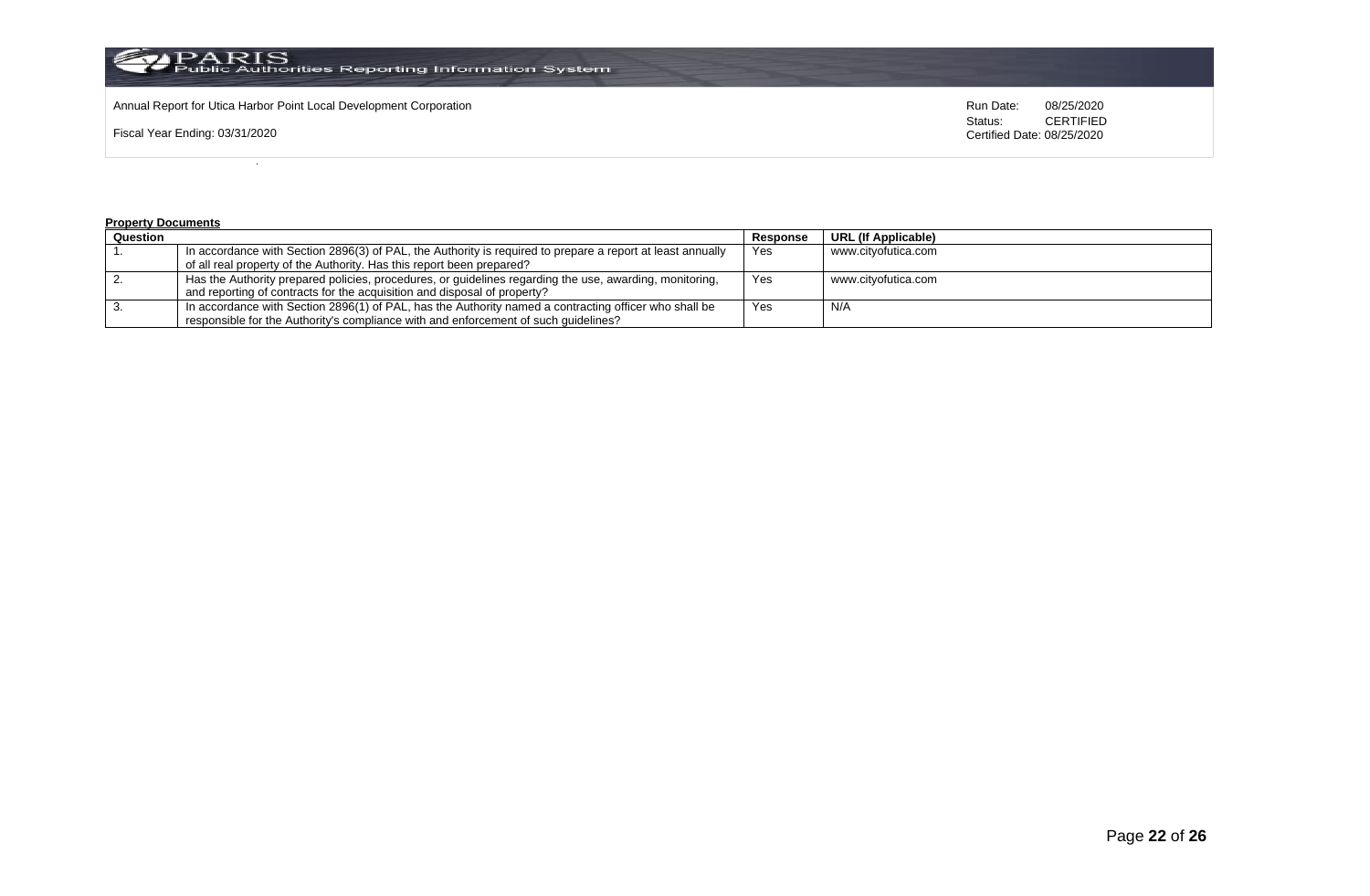

### **Grant Information**

This Authority has indicated that it did not award any grants during the reporting period.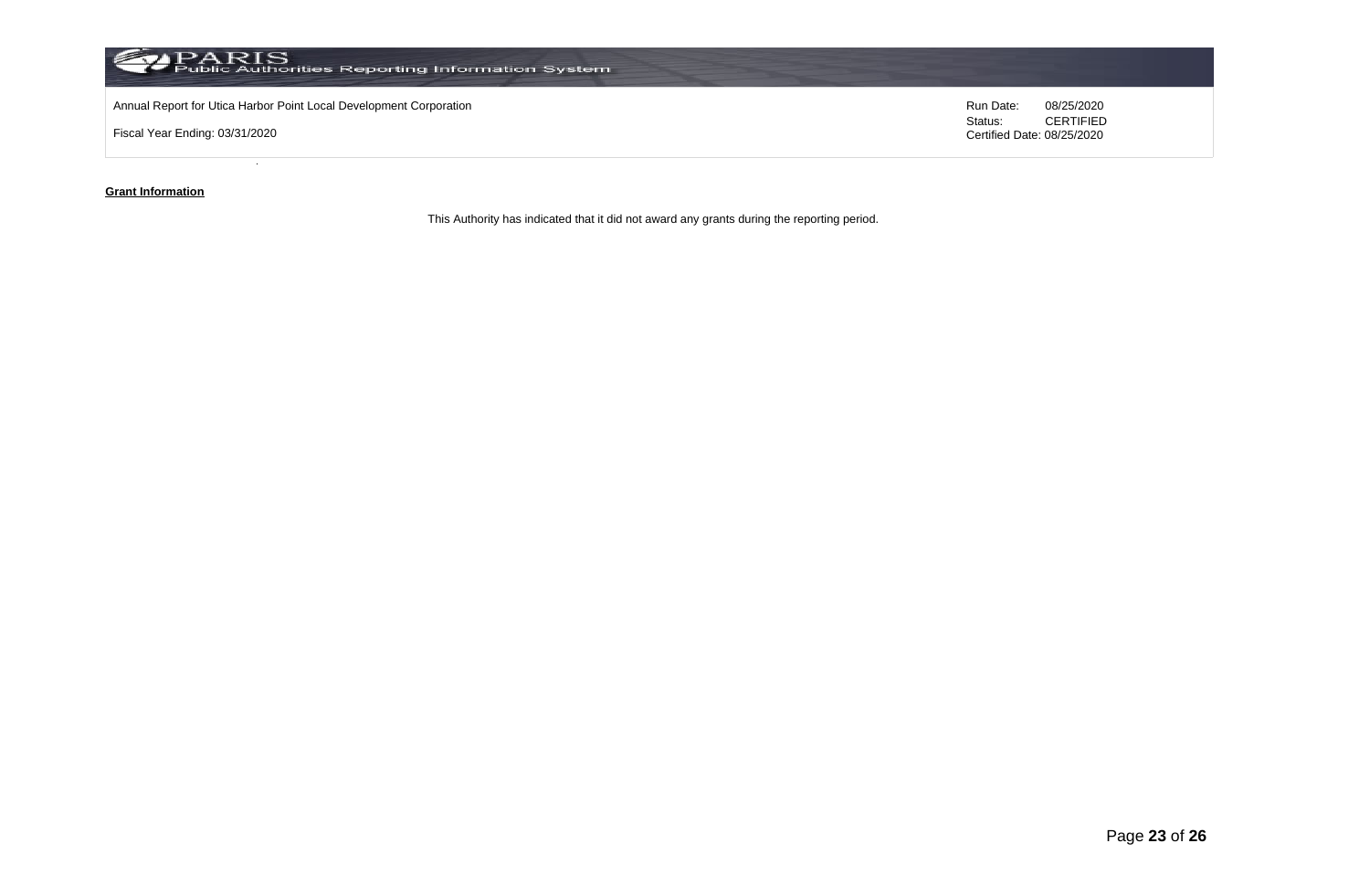

**Loan Information** 

This Authority has indicated that it did not have any outstanding loans during the reporting period.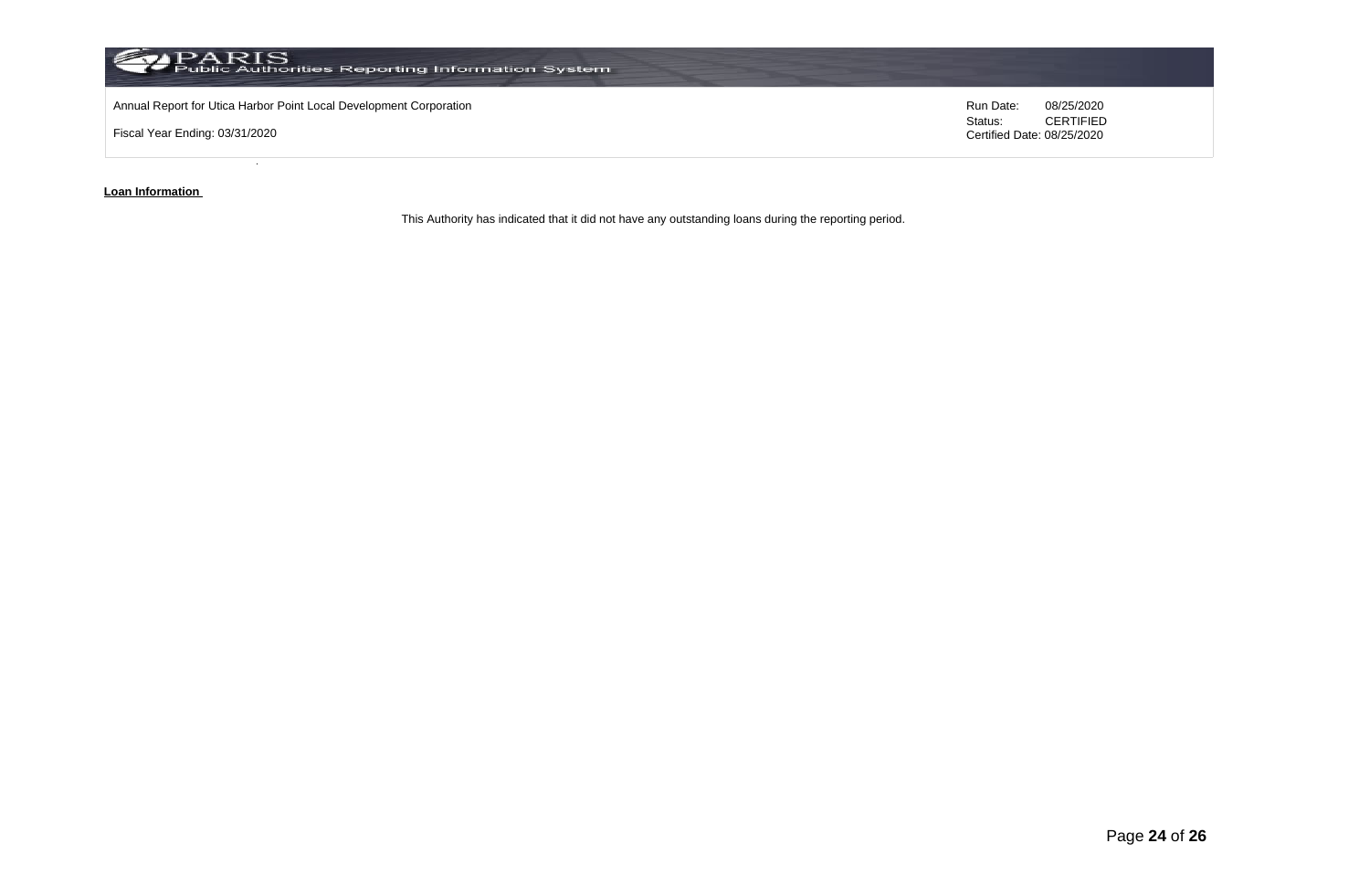

**Bond Information** 

This Authority has indicated that it did not have any outstanding bonds during the reporting period.